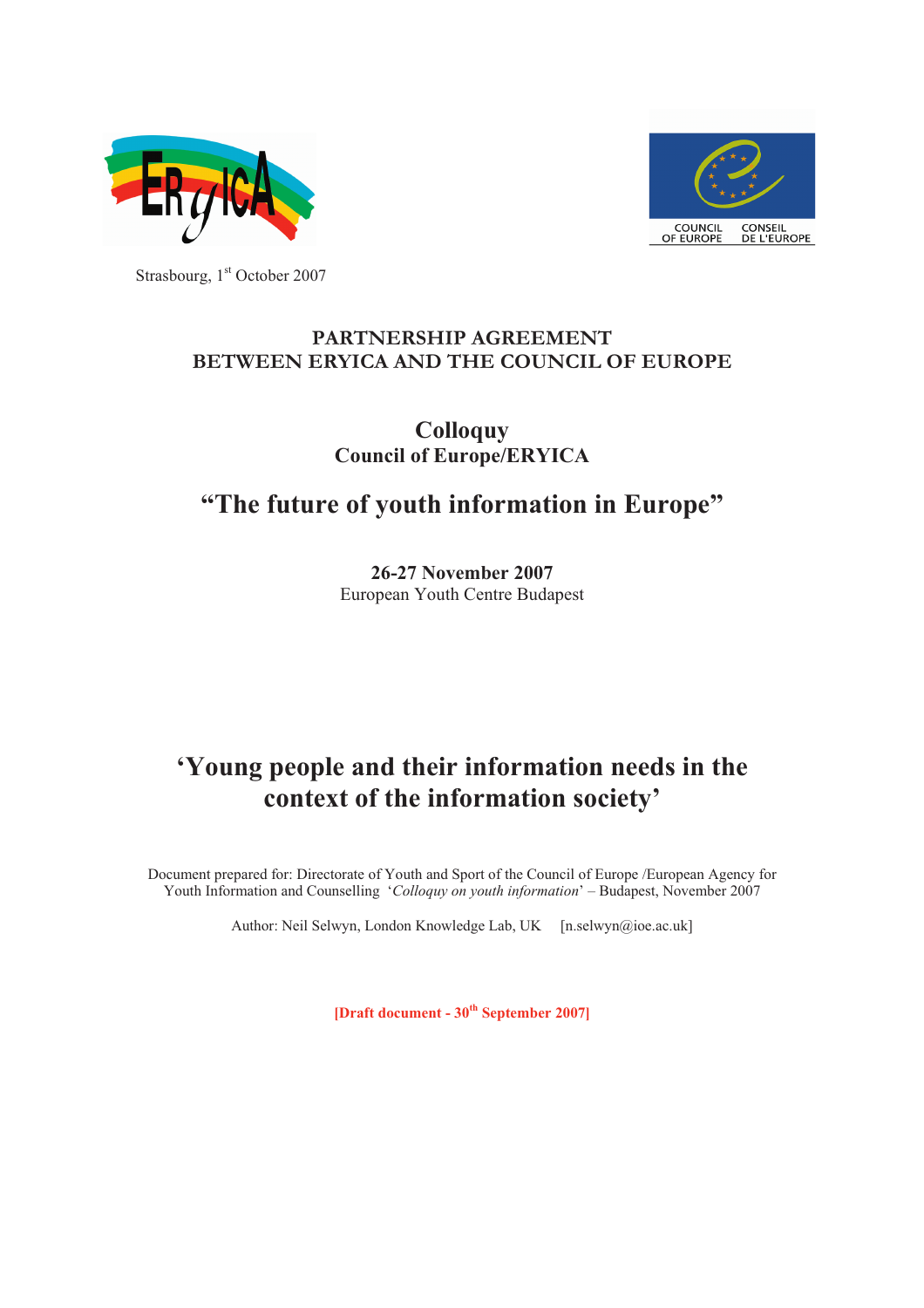#### **0 - Overview and executive summary**

- The information needs of today's generation of young people are seen to be influenced significantly by the development of information and communications technologies (ICTs) such as the computer, internet and mobile telephony. Whilst significant disparities persist, these digital media now form an integral part of the 'information spaces' of young people throughout Europe, as well as underpinning effective and successful participation in the information society. Whilst the use of new digital media is certainly not a pre-requisite to a young person *surviving* in twenty-first century Europe, it is almost certainly an integral element of *thriving* in twenty-first century Europe.
- ICTs are seen by many commentators as a ready means of empowering twenty-first century youth. Young people are seen as a distinct generation of 'digital natives', at ease with the information and communications saturated young people's information needs across all domains of their lives. Yet these issues should not be seen as being unproblematic. Instead ICTs and digital media present a distinct set of new challenges for youth policymakers, practitioners and other concerned stakeholders with the potential to exacerbate rather than alleviate social inequalities as the twenty-first century progresses.
- The potential of digital media continues to be compromised by entrenched inequalities in young people's access to ICTs not just in terms of hardware but also the other material, temporal, mental, social and cultural reso by a number of social and demographic characteristics, leaving specific social groups of young people significantly less likely than others to benefit from ICT use The groups of young people most likely to be 'digitally excluded' within European countries are most commonly delineated in terms of gender, age, income, race, educational background, geography and disability. Moreover divisions in ICT access between young people in technological 'centres' such as Finland and Estonia and those in relatively peripheral countries such as Greece and Italy is apparent. Such national inequalities are exacerbated by a number of factors - not least the continued use of English as the *lingua franca* of ICT-based information utility of ICTs for young people in Europe continues to be mediated by cultural as well as technical and social issues.
- Aside from issues of access to ICTs, young people's ability to make effective use of digital information is not automatic. Young people are more likely to benefit from digital information when they are responding to self likely to look for information pertaining to health, medical care or travel. Questions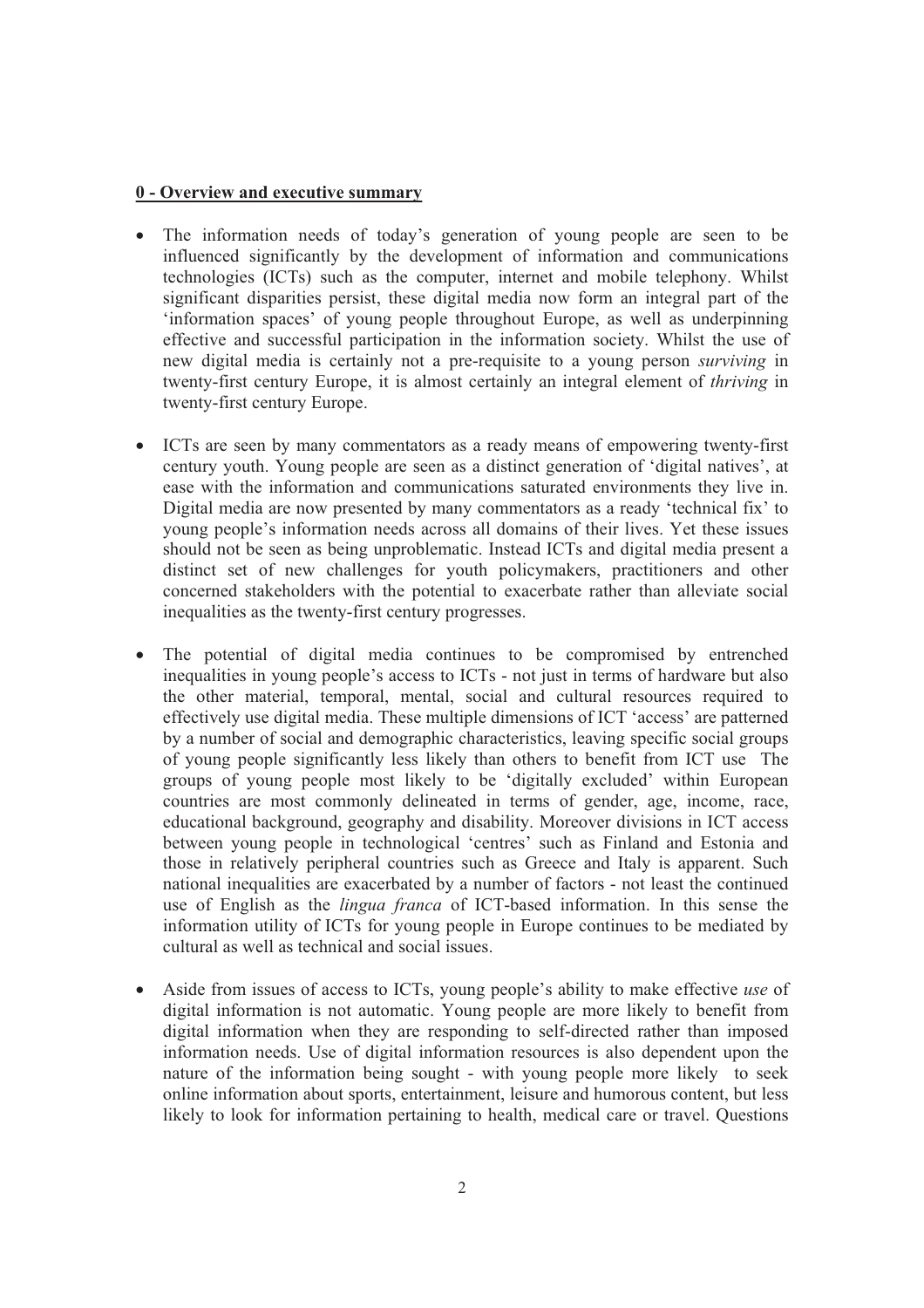are therefore raised regarding the ability of some young people to make full use of the information available to them via ICTs. Although the majority of young people report being confident online information finders, many find information searching problematic and can be characterised as relatively unsystematic and ineffective users<br>of information tools such as search engines. Crucially even if young people have the<br>functional expertise required to locate and acquire 'critical literacy' that is required to interpret, understand, critique and manage that information.

- Recently young people's interaction with digital information has encompassed the creation, refinement and distribution of shared content and information via so-called Web 2.0 applications such as blogging, wikimedia and based activity amongst young people, with content creation less widely practiced. Moreover, many young creators of content and information lack the receptive audiences with whom to share information with and therefore make the process of creation and communication meaningful and sustainable. A further limitation to young people's communicative and creative uses of digital media is that of 'e-safety' - i.e. the increased potential for young people to be at risk when using ICTs via inappropriate uses of the internet such as interpersonal victimization, disclosure of personal information, aggressive behaviour, talking with people met online, sexual behaviour, and downloading images using file-sharing programs. Concerns are growing over young people's ability to use emerging creative and communicative web applications carefully, appropriately and safely.
- A fundamental issue underlying the successful solution of these problems is **deciding**<br>the degree to which reliance on state invention rather than market forces is<br>appropriate. Clearly there remains a strong role for sta information needs of young people - both as an enabler and as a regulator in the production and provision of digital information to young people. Whilst much state intervention regarding digital media has taken place to date via formal educational settings such as schools and libraries, it would seem pertinent to explore the potential for non-formal and informal educational settings such as youth work and community media. Within formal education settings such as schools, the promotion of digital media as curriculum topic (rather than as resource) also requires further consideration, as does the role for the development of peer education.
- Aside from the state, a crucial issue facing all concerned stakeholders is **deciding who else is responsible for addressing the information needs of young people in** the information society. Whilst young people should be encouraged to assume more responsibility for their actions within the increasingly individualised information society, institutional contexts such as the family, schoo organizations as well as the IT sector remain key to ensuring that young people make best use of information. Whilst the state has a responsibility to work with private sector bodies working in the area of ICTs and information provision, the trans-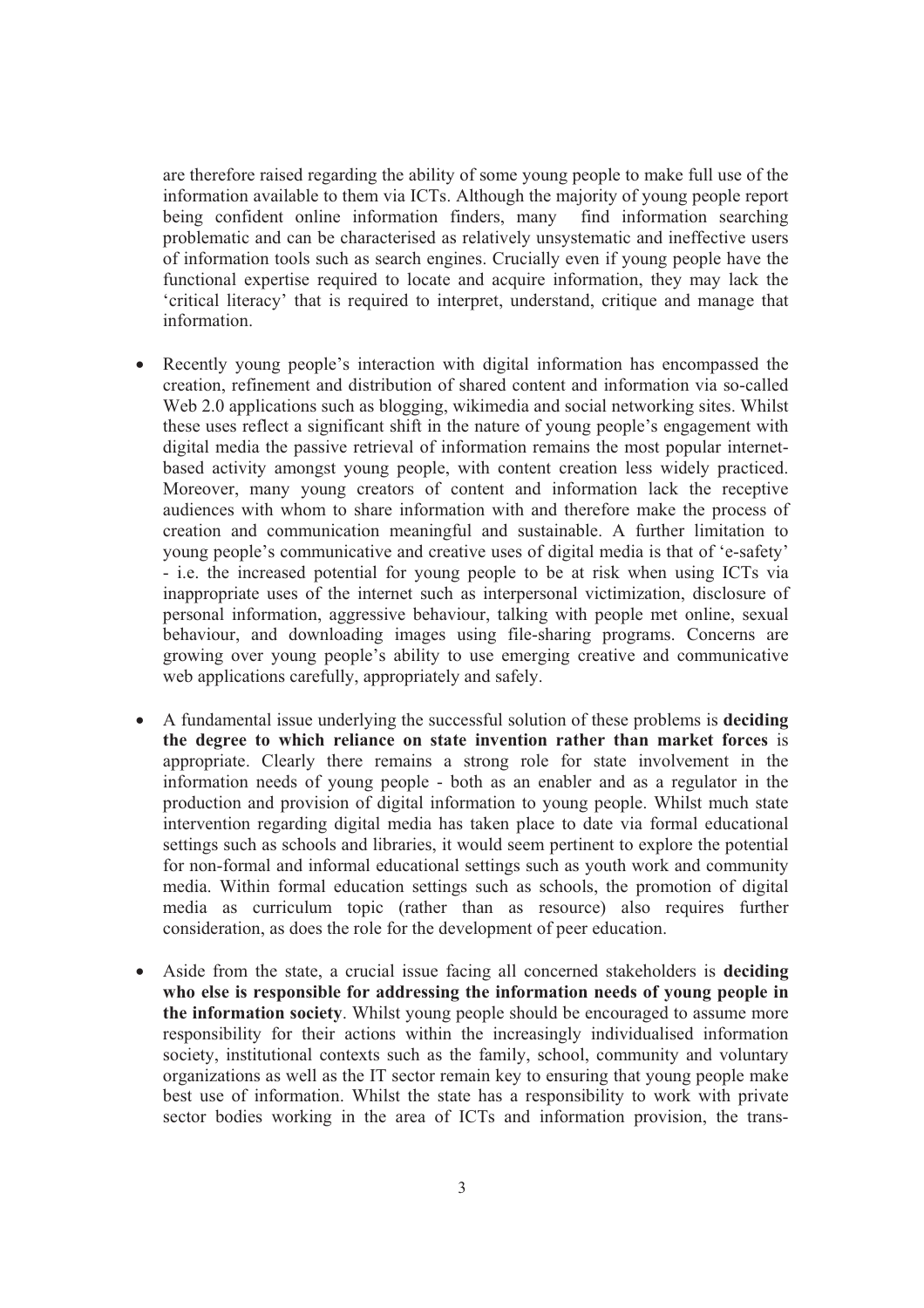national nature of the activities of many IT firms and information providers requires an element of self-regulation within the IT industry itself. Conversely, given the continued importance of informal personal networks and contexts in young people's engagement with information and technology, there is a ne can be expected from citizens and communities in domestic and voluntary contexts.<br>For example, to what extent is developing technical and critical media literacy skills<br>part of the parenting role in the twenty-first centur people in their care? How can parents and extended family members can be supported by the state, public and private information providers in these activities?

- A number of generic issues require sustained attention and debate from public and private actors. Perhaps most pressing is **ensuring that young people have adequate access to hardware and software**. A primary role for the state in this respect is regulation affecting communal modes of youth access to ICT hardware and software. To date government infrastructure policies across Europe have largely focused on the provision of communal internet access points in public locations. However it would seem pertinent that other options are considered, espe now span beyond desktop computers and fixed internet connectivity. For instance, there could be a place for more direct forms of government intervention in areas of ICT provision where there has been 'market failure' to distribute ICT access to young<br>people. Such intervention could take the form of direct state provision of ICT<br>resources to under-served populations, or else the use of tariffs on ICT goods to stimulate the domestic and education markets for ICTs. There are other 'low-cost computing' strategies which could also be revisited such as the redistribution of reconditioned hardware and software
- Young people's effective engagement with information is also predicated upon **ensuring that individuals having adequate access to meaningful and relevant** content and services. To date strategy in this area has focused largely on the online<br>provision of public services and information - seeking to encourage young people's<br>interaction with organisations through supply-side me the information needs and contexts of young people? A further concern is how the production and distribution of such information and services can underpinned by social justice principles and promotes open access to information and knowledge which is genuinely relevant to the information needs of young people. A key area for debate here is the relative virtues of 'top-down' provision of information and services *for* young people as opposed to the 'bottom-up' creation of content *by* young people. It could be that the official production of information and services should move beyond its primary foci of education, employability and engagement with government services. Instead similar levels of government support could be given to ICT practices which are based around more creative (and therefore less controllable) uses of technology. 'Top-down' official content could be reshaped in a bespoke fashion for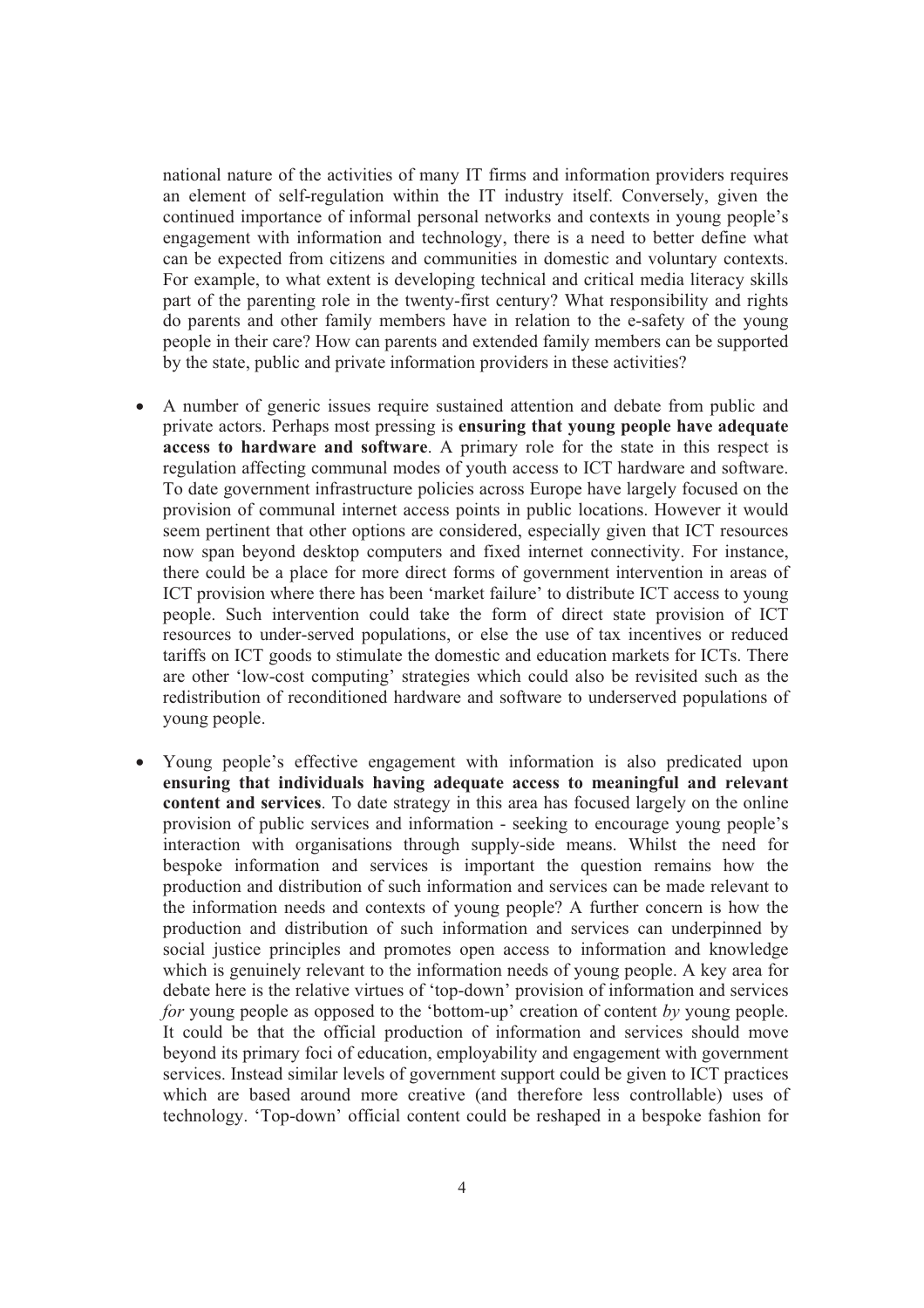different groups of young people. Efforts can be made to better support young people's creation and communication of information, for example by supporting community online networks and other forms of bespoke content production by individuals.

• A final important area of debate which requires sustained consideration is how best to **ensure that the social contexts surrounding digital information allow young people to be informed about their choices, and offers young people with trust-worthy support when engaging with information**. Here there is a need for additional training of young people with regards to digital information - not least<br>addressing the gaps that exist between the rather basic needs of young people and the<br>complexity of the information resources they use. Ef this respect there is clearly a need to realign the provision of ICT use in schools with<br>young people's uses of ICTs in their real lives. Moreover, other organisations such as<br>public service broadcasters, internet service providers should also be encouraged to engender young people's critical engagement with digital media and digital information through their content provision and interactions with users.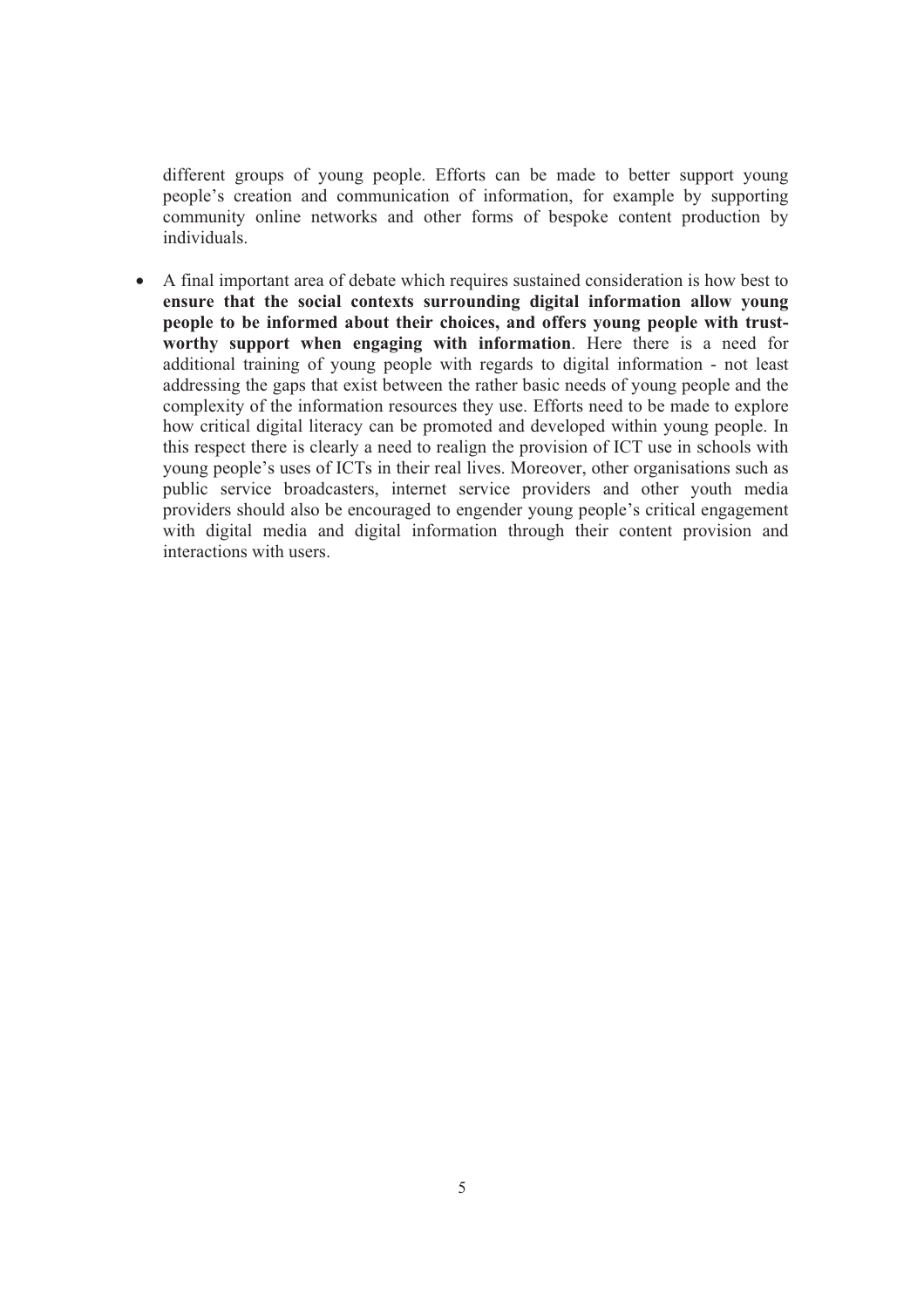#### **1- The information needs of young people**

There is now growing recognition of young people as autonomous consumers of information, with distinct needs in relation to those of adults<sup>1</sup>. The divergent nature of the information needs of young people derives, in no small part, from the specific demands of childhood, adolescence and early adulthood - with young people striving to make<br>sense of themselves and the social and physical worlds in which they live through these<br>life stages. As such, young people have a wide rang factual information that can help teens understand how the physical world works, to practical information that can help them understand health and survival issues, to philosophical information that can help teens ponder deeper questions and problems relating to the world and their role as future productive citizens".

| <b>Social self</b>     | Friend/<br>romantic<br>peer/ |
|------------------------|------------------------------|
|                        | relationships                |
|                        | Social activities            |
|                        | Popular culture              |
|                        | Fashion                      |
|                        | Social/legal norms           |
| <b>Emotional</b>       | Familial relationships       |
| self                   |                              |
|                        | <b>Emotional safety</b>      |
|                        | Religious practice           |
| <b>Reflective self</b> | Self-image                   |
|                        | Philosophical concerns       |
|                        | Heritage/ cultural identity  |
|                        | Civic duty                   |
|                        | College                      |
|                        | Career                       |
|                        | Self-actualisation           |
| <b>Physical self</b>   | Daily life routine           |
|                        | Physical safety              |
|                        | Goods and services           |
|                        | Personal finance             |
|                        | Health                       |
|                        | Job responsibility           |
| <b>Creative self</b>   | Creative performance         |
|                        | Creative consumption         |
| <b>Cognitive self</b>  | Academics                    |
|                        | School culture               |
|                        | Current events               |
| <b>Sexual self</b>     | Sexual safety                |
|                        | Sexual identity              |

**Table one.** An empirical model of urban teens' everyday life information needs (Agosto and Hughes-Hassell 2006b)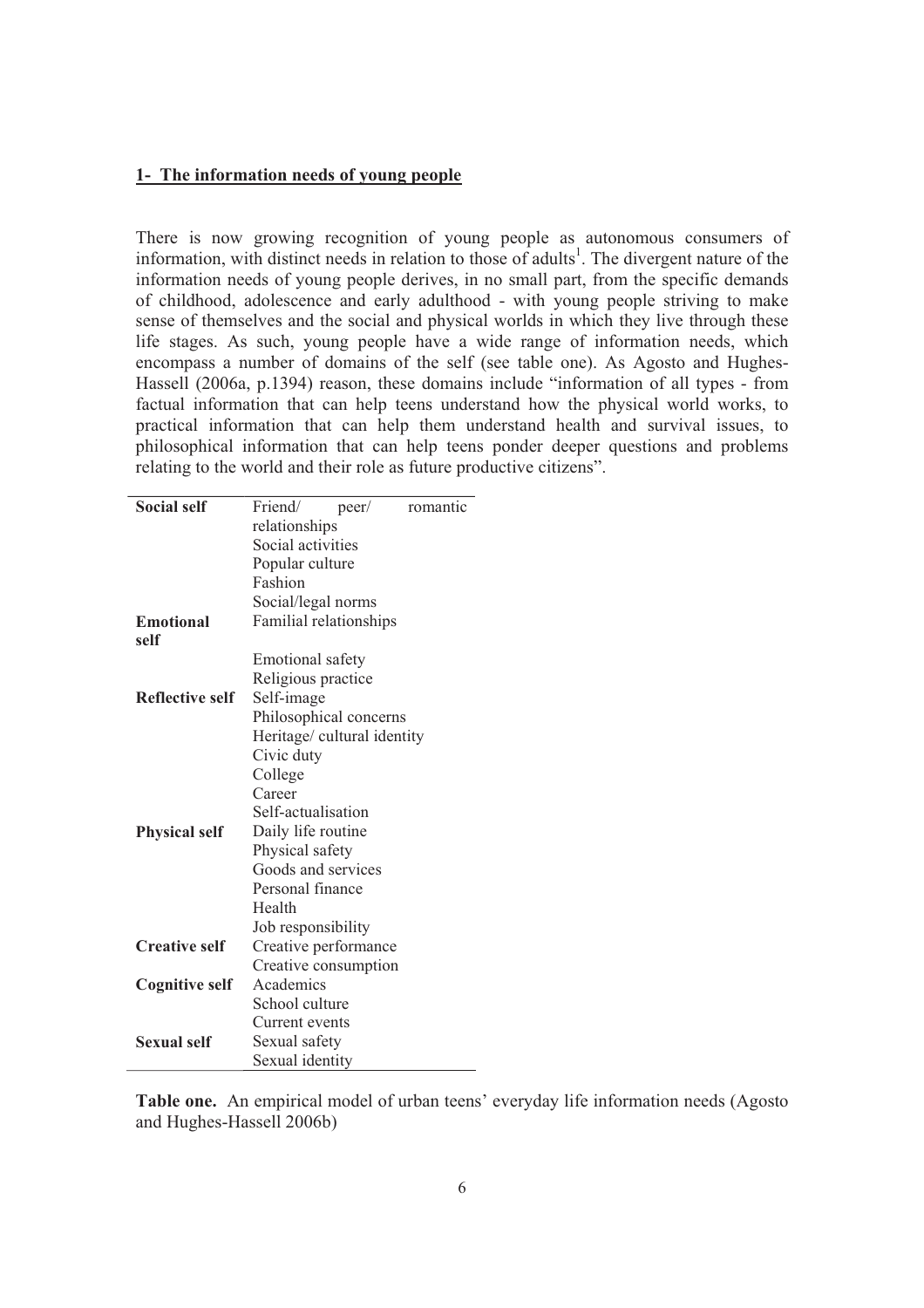Young people draw upon a wide range of sources to meet these information needs - from<br>intimate personal networks, wider networks of friends, family and community contacts,<br>mass media and institutional sources. Whilst some rich, care-giving family environments (Kelly 2006) others rely more on 'larger social matrices' which can include locally developed social norms and perceptions about risks and benefits (Chelton and Cool 2004). Across all these personal contexts, talk and discussion is often integral to young people's information gathering (Wells and Dudash 2007), although news media, school and other 'formal' sources of information continue to play an important role. Indeed television continues to be cited by young people in surveys as their trusted source of information (Coleman 2007, Livingstone *et al.* 2007, Vromen 2007). Where young people fulfil their information needs is seen to vary according to the nature both of the information and the individual - not least whether young people are internally or externally motivated to seek information (i.e. seeking information to reduce uncertainty versus seeking information to be rewarded by others). In cases other than for the most externally-mot

Questions have long been raised by those concerned with the information needs of young people over the limited ability of young people to locate and use information effectively. Here it is argued that young people's key decisions (such as career or health decision making) are often made on the basis of restricted information and are often lacking in rationale or intuition (Julien 2004). In this sense young people are felt to lack the information literacy and critical awareness which may allow them, for example, to assess the credibility of information sources (Wells and Dudash 2007). Such concerns notwithstanding, young people's information needs remain little understood and poorly catered for by information providers - deficits which stem, in part, from the complex and chaotic nature of young people's information seeking (Chelton and Cool 2004, p. ix). Despite warnings over the last twenty years of "the limited nature of research into young people's information-seeking" (Shenton 2004, p.243) there has been little sustained investigation of young people and information seeking; leaving it an issue which has attracted by 'piecemeal coverage' within the empirical academic literature (Madden 2007 *et al.*).

The brevity of the research literature to date belies the fast changing nature of young people's information needs as the twenty-first century progresses - not least as the so called information society becomes established and information and communications technologies (ICTs) such as the internet, mobile telephony and digital broadcast<br>technologies continue to be integrated into everyday life. Yet as with all discussion of the<br>information society it is important to maintain on the influence of new technologies on everyday life. With this in mind the present paper will now go on to examine critically the issues underlying young people's information behaviours within the context of the informat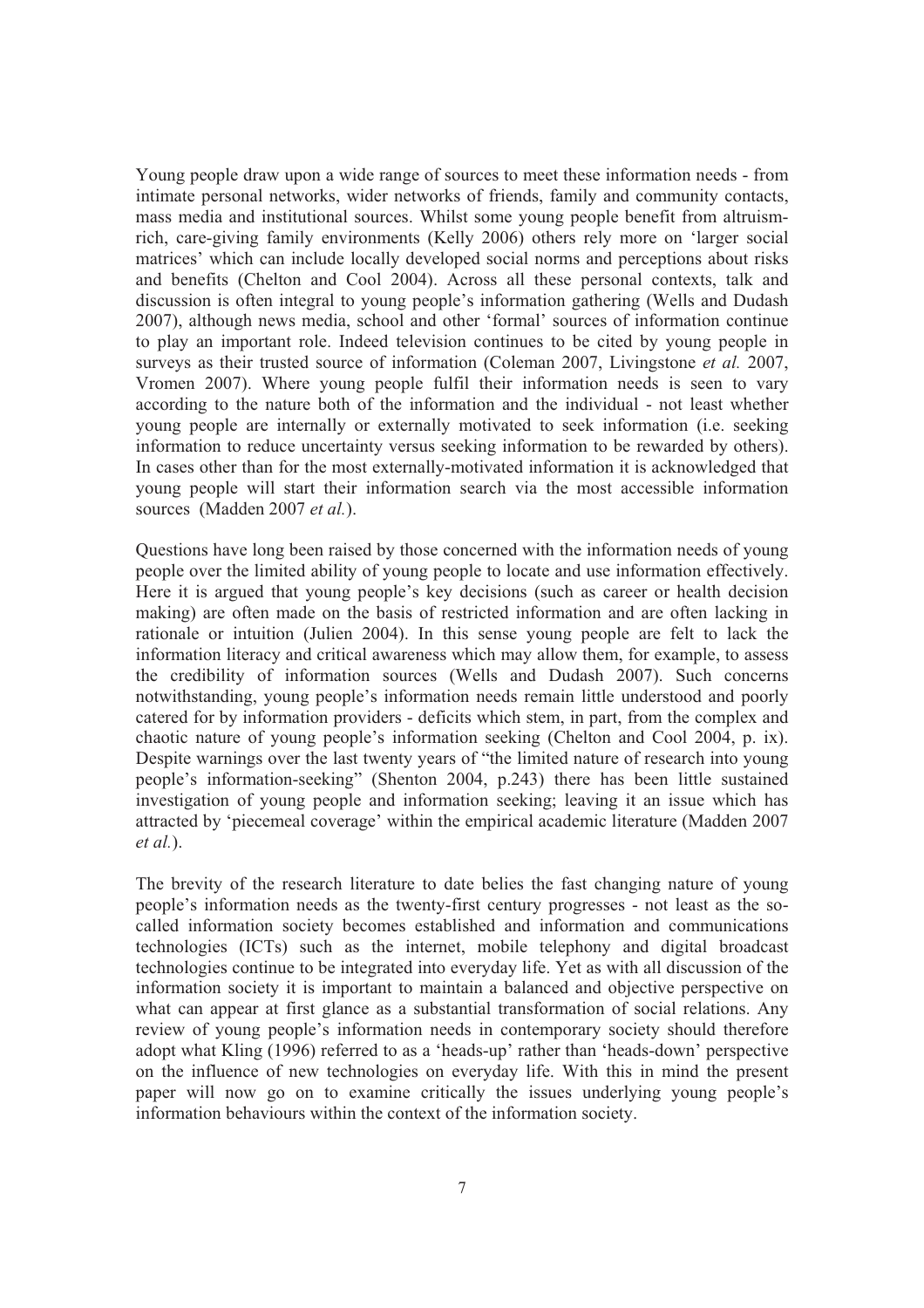#### **2 - Understanding ICTs and the information society**

The notion of the 'information society' denotes a contemporary recasting of social<br>relations borne of recent economic, cultural, political and technological changes over the<br>past four decades. Underpinning these changes ha information rather than other forms of capital now at the core of much economic productivity and societal development. Clearly one of the key accelerators of these new<br>forms of society and economy has been the rapid development of new<br>telecommunications and computerised technologies from the 1970s onw

A defining characteristic of ICTs has proved their ability to bring people and places together, thus fuelling the general 'time/space compression' and acceleration of everyday life (Harvey 1989). In his influential analysis of the rise of the information society, Manuel Castells (1996) outlined how the dominant functions and processes in contemporary society are organised increasingly around networks rather than physical boundaries. As well having significant implications for the economic and political character of society, these changes have had a considerable bearing on the lives of young people throughout Europe. For instance, the past decade has seen significant changes in the place, space and pace of life; an increased individualisation/ personalisation of activities and practices; and the decreasing influence of institutions and social structures.

Whilst debates continue over whether young people in the early twenty-first century are experiencing necessarily better or worse ways-of-being than before, we can be certain that they are experiencing *different* forms of outlined above imply a new set of expected practices and ways of operating within a less linear, structured and predictable logic of society. In the world of work, for example, the expectation of a 'job for life' has long passed. A young person's employability is now seen to rest on their ability to adapt to different demands and circumstances on a 'just-intime' basis. Employees are expected to be flexible in their working practices – operating when and where required and drawing on a range of 'charismatic' skills such as team working, creativity and adaptability as opposed to working regular, fixed hours in the same location. Practices such as remote teleworking, video-conferencing and flexi-time are now common features of the twenty-first century workplace.

Similarly, in terms of education and training, young people are now expected to learn<br>different skills and knowledges as their situation dictates. Regardless of their age or<br>educational background, individuals are required who are willing and able to engage with learning as and when appropriate throughout the life-course. This can involve learning through formal educational institutions, remote learning, or learning from others in non-formal and informal settings. Some educational opportunities will be personalised and tailored to the individual's needs and requirements,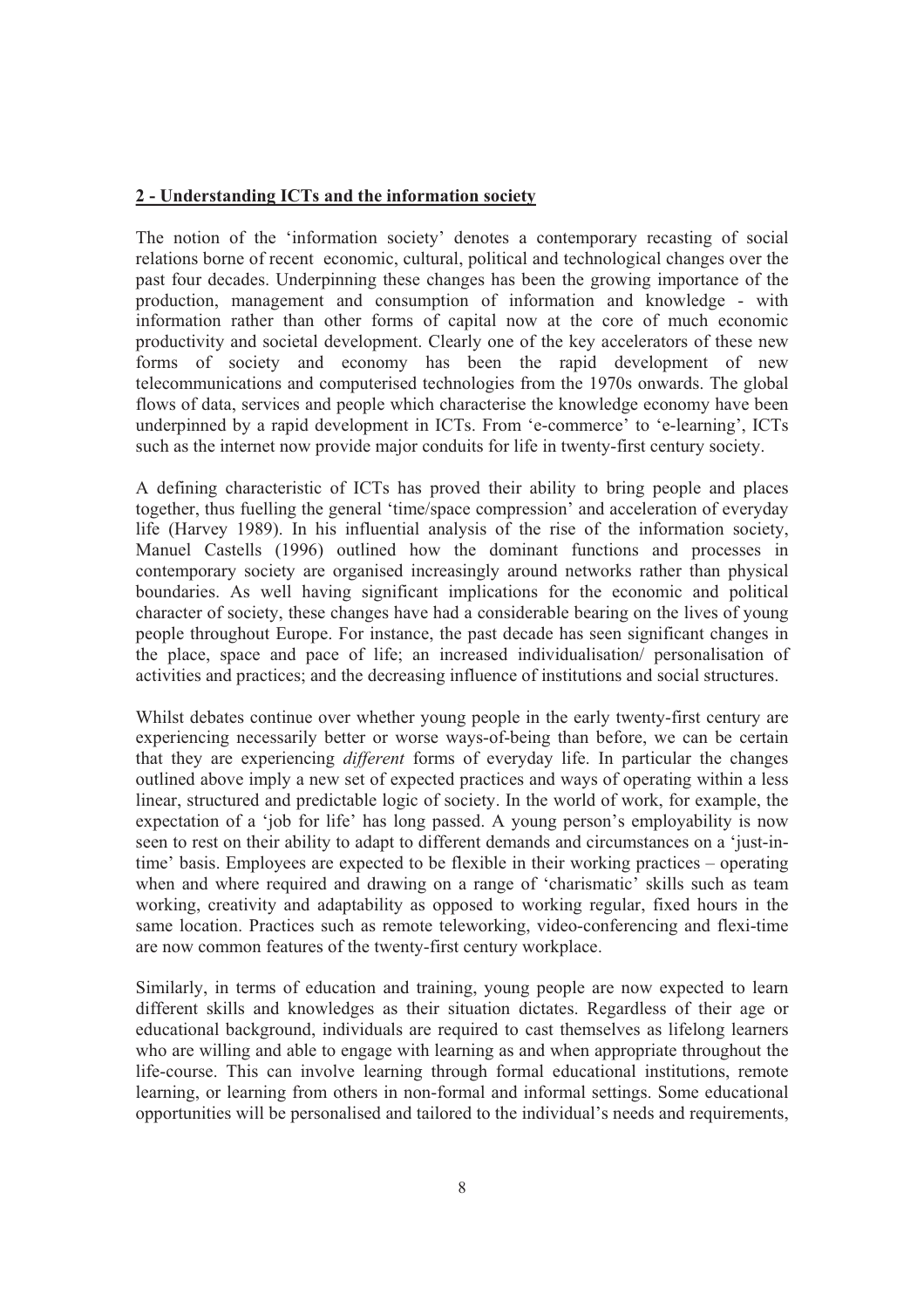whilst others will take the form of mass instruction. The notion of a young person 'finishing their education' at the age of 16, 18 or 21 years is now an outmoded concept.

Finally, ICTs now lie at the heart of many of the activities which are seen to constitute civic and democratic engagement - from playing an active role in one's neighbourhood and community to engaging with government and public services via digital media<br>platforms (Loader 2007). The civic significance of ICTs has recently been reinforced by the migration of many government and public services to digital platforms. Technologies such as the internet, digital TV and mobile telephony are now important means of accessing and interacting with local government, health and welfare services, criminal justice systems and other areas of government. In all these instances, ICT use is implicated increasingly in what it means for young people to be engaged politically in twenty-first century society.

All of these new practices and 'ways-of-being' imply a revised set of expected competencies and abilities which are required of today's generation of young people if they are to be 'effective' and successful members of society. In a physical sense, young people are required to be more mobile now than ever before (Urry 2000). Alongside the basic skills of numeracy and literacy, young people are required to develop different forms of information and technological literacies (Bawden 2001). Negotiating successfully the fast-changing opportunities and choices on offer requires the development of a capacity for constant self-evaluation and self-awareness (Beck- Gernsheim 1996). The successful young citizen is therefore required to be reflective and reflexive, building upon past experiences and reacting to new opportunities and circumstances as they navigate their way into adulthood.

Digital media are seen to be integral elements of these new ways-of-being, playing important roles in underpinning a young person's reflexive judgement, decision making<br>and subsequent social action. The life of the reflexively modern individual is likely to be<br>bound up with an array of technological poss facilitated channels, life is therefore "no longer about distanciated decision-making [now] there is no distance at all between knowledge and action" (Lash 2002, p.156). Of course many of the competencies seen as essential to contemporary life – such as<br>communication, reflexivity, team-work, adaptability and so on – are underpinned by<br>decidedly non-technological practices and contexts. Nevertheless the information society access to, and competence in, the use of information technology becomes the defining feature of economic and personal advance". Whilst the use of new digital media is certainly not a pre-requisite to a young person *surviving* in twenty-first century society, it is almost certainly an integral element of *thriving* in twenty-first century society As Alvermann (2004, p.78) concludes:

"Youth of all ages, from the preadolescent to the adolescent, use media in conjunction with various ICTs - for example, the Internet, instant messaging, and e-mail - to communicate with their peers and relatives, to stay current in what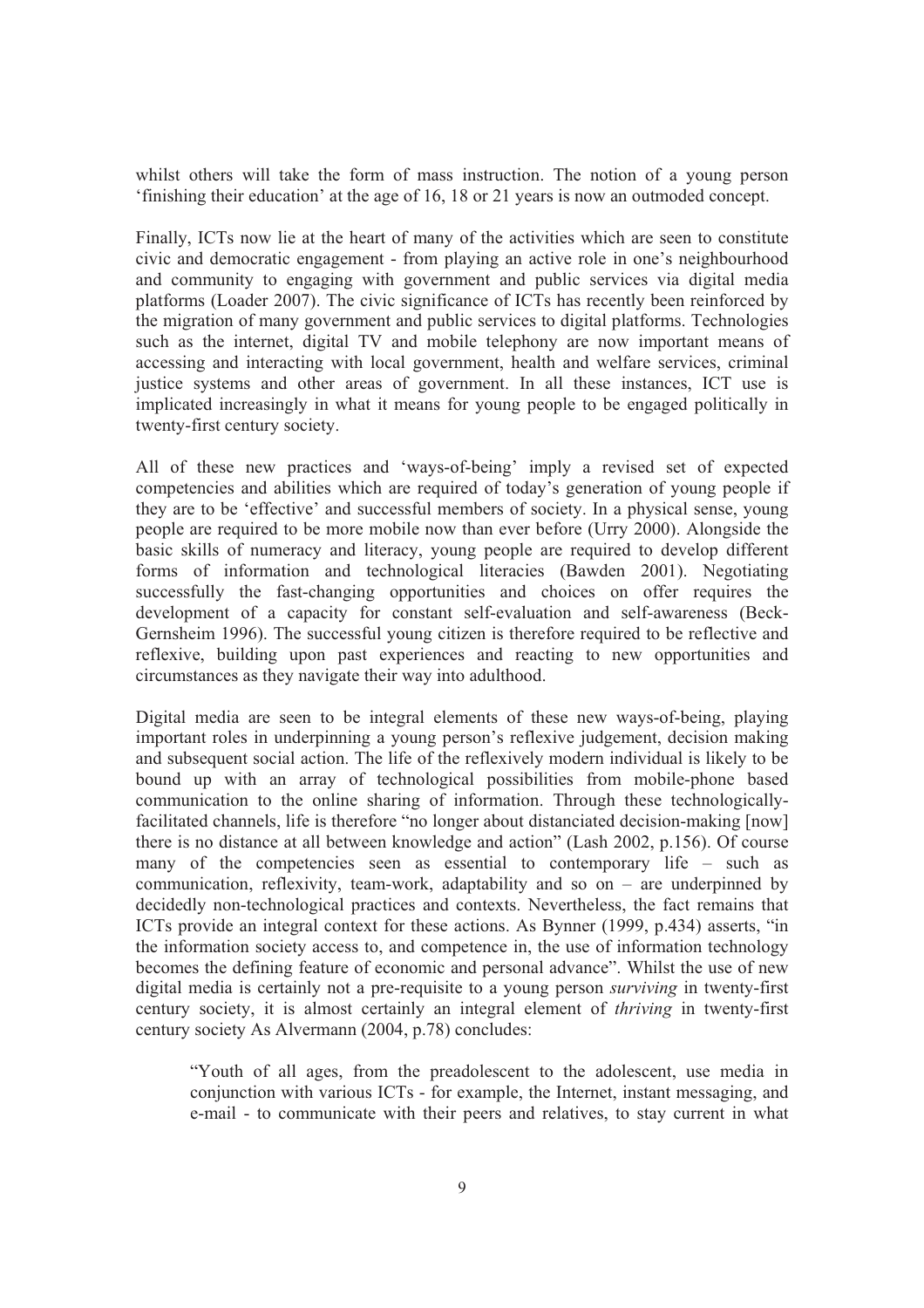matters to them, to shop, to relax, to create personal Web pages, and yes, to complete homework assignments, among other things. For these youth, being a participant in the 21st century equates to being literate in media and ICTs in ways that exceed what many [adults] know or even consider worth knowing".

From this perspective the information society should be seen as both an opportunity *and* challenge for young people in contemporary Europe. On one hand, we should be wary of seeing these changes as heralding a total transformation of young people's lives. As Steve Woolgar (2002) reminds us, many of these 'online' developments replicate rather than replace existing 'offline' practices and activities. Yet the information society does present a qualitatively and quantitatively differen not least with regards to the more decentred and individualised ways of being within globalised, networked, knowledge-focused societies. Free to live beyond the confines of the nation-state, local community or family, the onus is placed increasingly on the individual young citizen to make their way in the world. For some commentators these changes are wholly beneficial, 'freeing' young people state and other regulatory bodies and allowing the (re)distribution of services and wealth along more efficient and market-driven lines (see Stromquist 2002). Whilst the globalised nature of contemporary society can prove empowering for some young people, it can also<br>lead to increased fragmentation, marginalisation and dis-empowerment. Whereas some young people may well benefit from their new-found agency, others may fare less well<br>from being decoupled from the familiar anchors of the welfare state, nuclear family and so on. In this sense we cannot afford to see contemporary society as offering homogenous benefits for all. Young people can be as connected *or* isolated, as advantaged *or* disadvantaged in the globalised technology-driven age as before. Crucially these inequalities are being reconfigured along different lines – in particular *within* as well as *between* social groups.

#### **3 ICT as a 'technical fix' to the challenges of the information society: a critical perspective**

These concerns notwithstanding, ICTs are being presented by many commentators as a ready means of empowering twenty-first century youth. As the earlier quotation from Alvermann implies, young people are seen as a distinct generation of 'digital natives' attuned and accustomed to the information and communications saturated environments they live in (see also Prensky 2005). For many commentators and policymakers the information needs of today's 'gen.com' are therefore best met by the application of ICTs in almost every sphere of their lives (Carpini 2000) - from career counselling (Hoyt and Maxey 2001), drug education (Di Noia *et al.* 2003), understanding of science (Libutti and Valente 2006), to building community engagement (Pasek *et al.* 2006), adolescent health issues (Brindis *et al.* 2007) and even discouraging sedentary lifestyles (Cheuk and Chan 2007). In short, ICTs are felt to offer "an important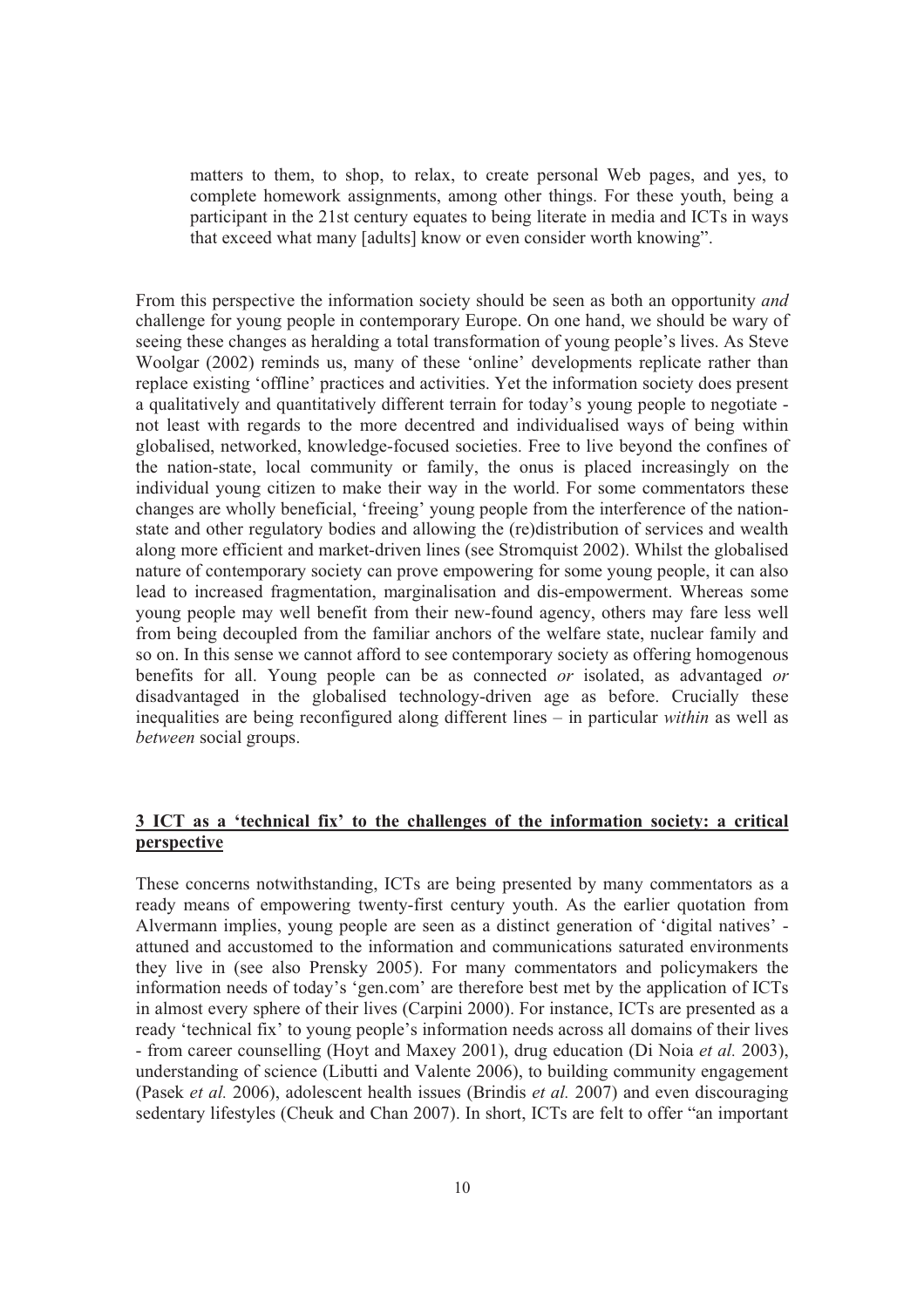way to reach young people" (Flicker *et al.* 2004). Yet, as we shall now go on to argue there are a number of caveats to such optimistic portrayals of digital media as a straightforward conduit to inclusion in the information society. Indeed, we would argue<br>that these issues present a distinct set of new challenges for youth policymakers,<br>practitioners and other concerned stakeholders as t These issues are now discussed in specific terms of: i) young people's access to information; ii) young people's consumption and use of information; and iii) young people's creation and communication of information.

#### *3.1 – ICTs and young people's access to information*

Many commentators have welcomed the technology-led transformation of young people's access to information sources - not least the instantaneous, affordable and apparently limitless access to online resources. ICTs such as the internet are often assumed to enhance the quantity *and* quality of the information accessible to young people. Yet the dichotomous notion of either having 'access' or not having 'access' to ICTs (and thereby having 'access' to information) simplifies the multiple components underpinning engagement with technology. Any notion of 'ICT access' or 'ICT use' refers to much more than access to a desktop computer, having basic operating skills and a familiarity with software applications. Crucially, young people's access to information via digital media can take place via a range of different technological platforms. The convergence of new media platforms such as digital television, mobile telephony, games technologies and other portable devices has led to a multi-modality of technology access. There is now a range of ICT devices upon which a young person may, for example, access different forms of online information. Moreover, the technical and social qualities of information access varies considerably across different platforms – as can be seen, for example, in the difference between searching the worldwide web on a desktop PC and via a mobile telephone. Besides the variety of ICT hardware available, 'plugging in' to digital information sources is now contingent on a broad range of types of connection. Whilst the connectivity debate during the late 1990s and early 2000s centred around the necessity of 'broadband' rather than 'narrowband' access to the internet, other spectrums<br>of connectivity now exist (such as wireless, microwave and satellite-based) all with<br>varying speeds and quality of data transmission and different forms of information.

From these technical perspectives alone, a number of commentators have begun to map out multi-dimensional definitions of ICT access which determine young people's access<br>to digital information. For instance, Yu (2006) focuses on the varying skills, literacies,<br>support and outcomes of ICT-based activity an matters of physical access to resources – namely skills, content, values and context. Also of use is Jan van Dijk's (2005, p.21) distinction between the motivations behind engaging with ICTs, possession of operational, information and strategic ICT skills, and the nature of usage (e.g. usage time, the number and diversity of applications). From this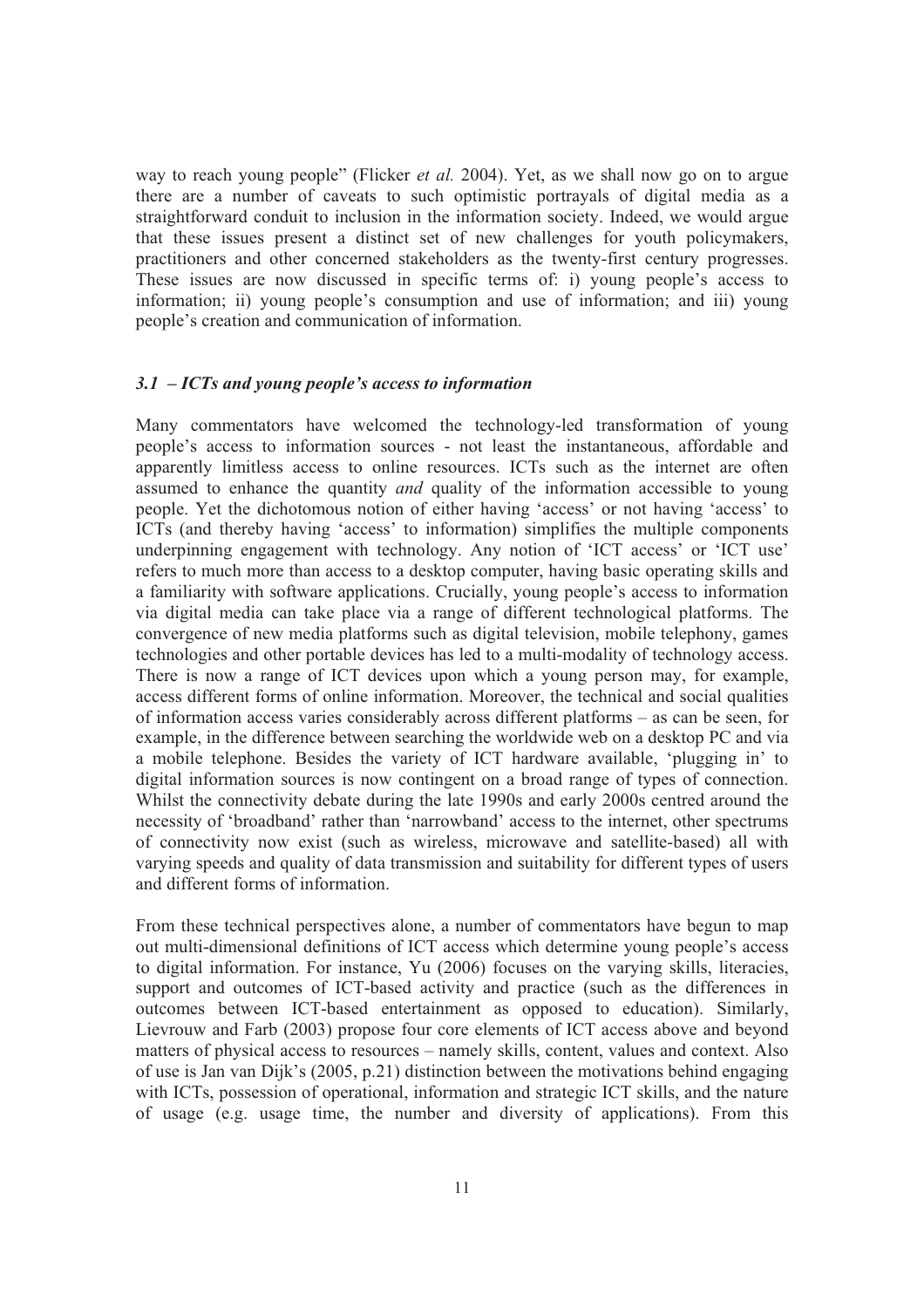perspective, van Dijk sees the effectiveness of ICT access as contingent on the following aspects of resourcing:

- Temporal resources (time to spend on different activities in life):
- Material resources above and beyond ICT equipment and services (e.g. income and all kinds of property);
- Mental resources (knowledge, general social and technical skills above and beyond specific ICT skills);
- Social resources (social network positions and relationships e.g. in the workplace, home or community);
- Cultural resources (cultural assets, such as status and forms of credentials).

All of these frameworks highlight the importance of the social, cultural and cognitive contexts which surround the activity that ICTs are being used for. This combination of technological possibilities, user capabilities and understandings, and wider social contexts is sometimes described in terms of the 'affordances' of ICTs (Norman 1999). In this sense facilitating the informational affordances of ICTs for young people relies both on technology providers (e.g. to produce and provide hardware and content which is of use<br>to the user) and the individual users themselves (e.g. to perceive content to be useful and<br>feel compelled to make use of it). Aside fr organisationally based (Cushman and Klecun 2006). As such this literature reminds us that ICT use is not just based on young people being able to 'understand' the potential benefits of ICT use, but how well ICT-based activity 'fits' with the wider contexts within which they are operating.

These differences in what it means to have access to ICTs and to information are important when we consider the inequalities present in young people's engagement with digital media. There is considerable evidence that the dimensions of ICT 'access' outlined above are delineated by a number of social and demographic characteristics, thus leaving specific social groups of young people significantly less likely than others to benefit from ICT use (e.g. Roe and Broos 2005, Dutton *et al.* 2005, Kaiser Family Foundation 2005, Chinn and Fairlie 2004, Holloway 2005, Chakraborty and Bosman 2005, Demoussis and Giannakopoulos 2006, Roe and Broos 2005, Peter and Valkenburga 2006, Cotten and Jelenewicz 2006). The recurring importance socio-economic status, education, household composition, gender and geography, led the US Pew study to conclude that "demography is destiny when it comes to predicting who will go online" (Pew 2003, p.41). Indeed, the grou instance, recent studies in Europe show that levels of ICT use are lower amongst rural youth, female youth, those from families with low levels of parental education and younger children (Vandewater *et al.* 2007, Looker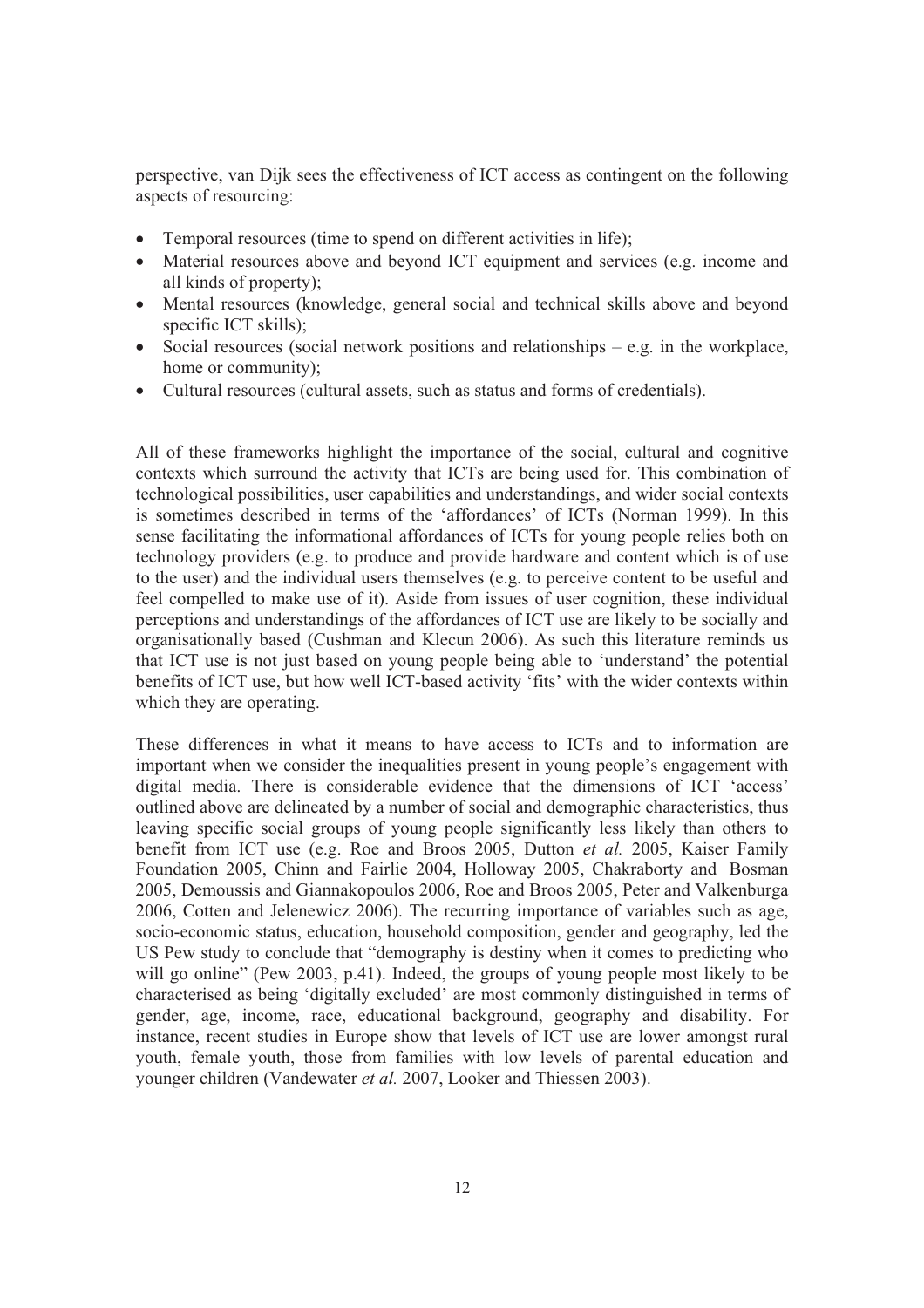Moreover in terms of a EU-wide analysis, significant differences in ICT access and use are apparent *between* countries as well as *within* countries. In this sense, the worldwide division in internet access and use between 'the rich North and the poor South' (Suoranta 2003) is replicated to a lesser extent within the European nations. As shown in the *Mediappo* and *EU Kids Go Online* projects, for instance, young people's access to ICTs such as the internet varies from technological 'centres' such as Finland and Estonia to more technologically peripheral countries such as Greece and Italy. Whilst the global 'digital divide' is certainly underpinned by differences in income (Chinn and Fairlie 2007), such international inequalities are exacerb factors. Perhaps most notable is the continued use of English as the *lingua franca* of ICT based information. For instance, whilst 72 percent of the world's internet pages are in English, only 7 percent are in German; 3 percent in Spanish; 3 percent in French; and 2 percent in Italian or Dutch (McKenzie 2007). In this sense the information utility of ICTs such as the internet continues to be mediated by cultural as well as technical and social issues.

#### *3.2 – ICTs and young people's consumption and use of information*

Concerns of inequality of access notwithstanding, information and services accessed through digital media are often perceived to have an intrinsic appeal and utility for young people (e.g. Korn *et al.* 2006, Shah *et al.* 2001, Bystrom and Dimitrova 2007, Teresco 2007). Yet even if young people enjoy relatively unproblematic access to digital media, further issues remain with regards to their a information. Whilst at a basic level successful engagement with digital information is obviously predicated upon the individual young people either having or not having<br>adequate *access* to the necessary hardware, software and network connections, attention<br>needs to be paid to issues surrounding the dynamics information. As Mark Warschauer (2003) observes, the key issue here is not unequal access to ICTs and information *per se*, but rather the unequal ways that ICTs and information are used. In this sense a crucial influence on the effectiveness of young people's use of digital

information remains their engagement with the information itself rather than the technology itself. Gross (2004) distinguishes between 'imposed' and 'self-generated' motivations for young people to seek to use digital media for information purposes - with young people more likely to benefit from digital information when they are pursuing selfdirected information needs (see also Dresang 2005). Other studies have highlighted how<br>the use and perceived usefulness of different types of information resource varies<br>depending on the nature of the information being sou instance, the recent Oxford Internet Survey found young people to be more likely than employed or retired adults to seek online information about sports, humorous content and employment but less likely to look for information pertaining to health, medical care or travel (Dutton and Helpser 2007). This study also found that young people were significantly less likely to read online newspapers (although, interestingly, were most likely to be unique readers of online newspapers). Similarly, the US Pew study found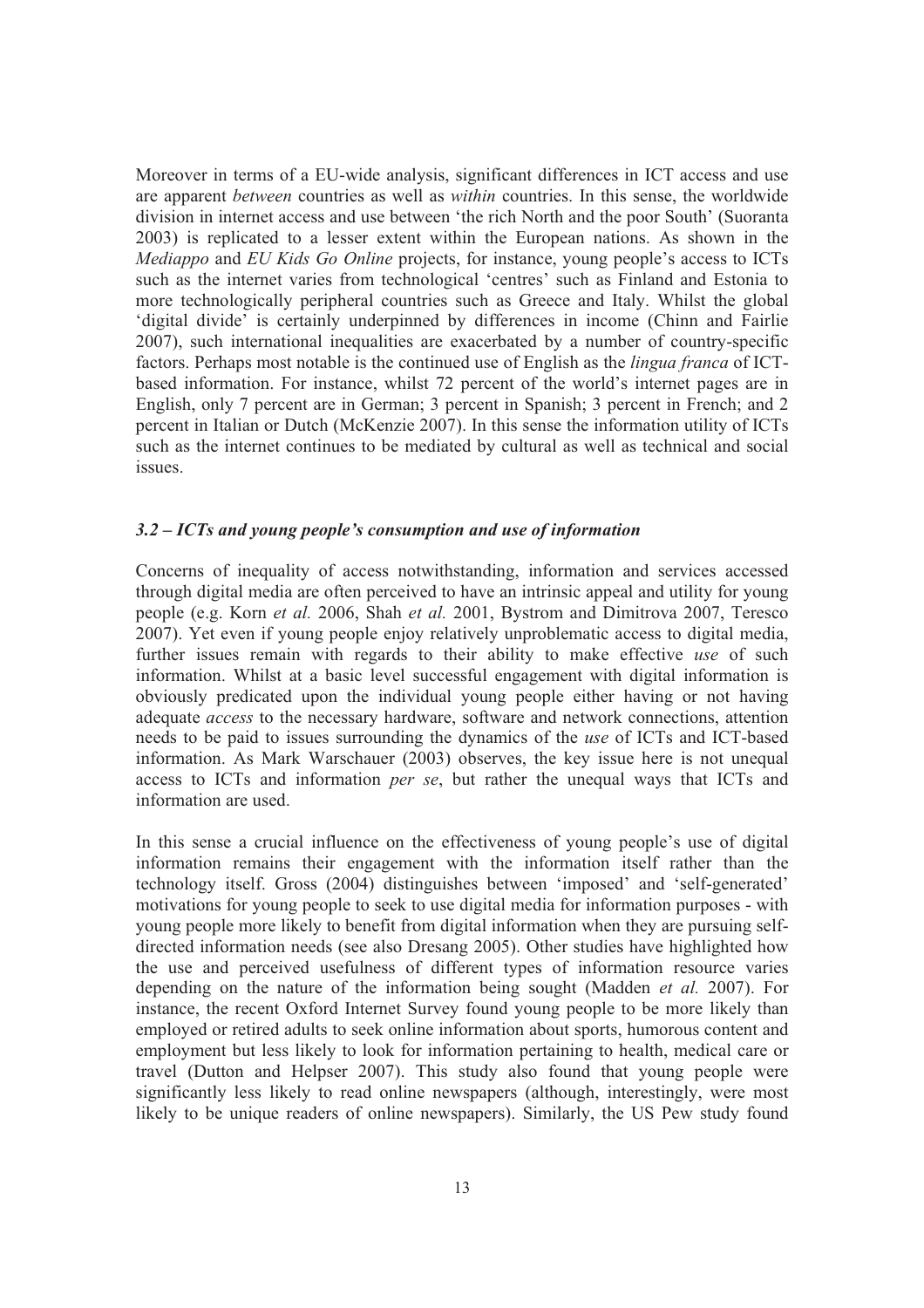younger internet users to be less likely than their adult peers to use ICTs to obtain information on health-related topics, travel or religion (Pew 2005a). According to another Pew (2005b) report, online entertainment information seeking (i.e. pop culture and entertainment information about movies, TV shows, music groups and or sports) remains<br>the most popular use of the internet for teenage users - especially amongst females.<br>Conversely, looking for 'information on a topic tha

These data point towards a number of constraints underlying young people's successful consumption of digital information - not least the ability to develop an understanding of and make full use of the information available to them via ICTs. Although most studies find the majority of young people to report being confident online information finders, upon closer inspection many young people also indicate that they find information searching to be problematic. For example, young peop that young people often engage in little systematic planning when searching for online information (Schacter et al, 1998). Studies of web search behaviour, for example, have found young people's searches for information to be "frequently are met by frustration, if not failure" (Large 2004, p.294). As Bilal (2004, p.274) concluded, young people often<br>seek "specific answers... rather than developing an understanding of the information<br>found. The fact that most children did not go beyo - prompting growing concern amongst some commentators that young people are failing to make full use of the richness of digital information. As Dresang (2005, p.181) concludes:

"the bottom line of these general meta-analyses of information-seeking behaviour related to children's *use* of digital media might be that young people are missing much of the richness of an environment saturated with information because of poorly developed information seeking skills or a propensity to take the easiest path possible".

Even if young people have the functional expertise required to locate and acquire information, concerns remain over the 'critical literacy' that is required to interpret, understand, critique and manage that information. I use digital media effectively and efficiently is reliant on a variety of competencies and literacies above and beyond the basic technological literacy of being able to operate common ICT tools effectively. Of course, these criticisms are not unique to digital media and online information, and should be situated situate them as readers, writers, and viewers within particular cultural and historical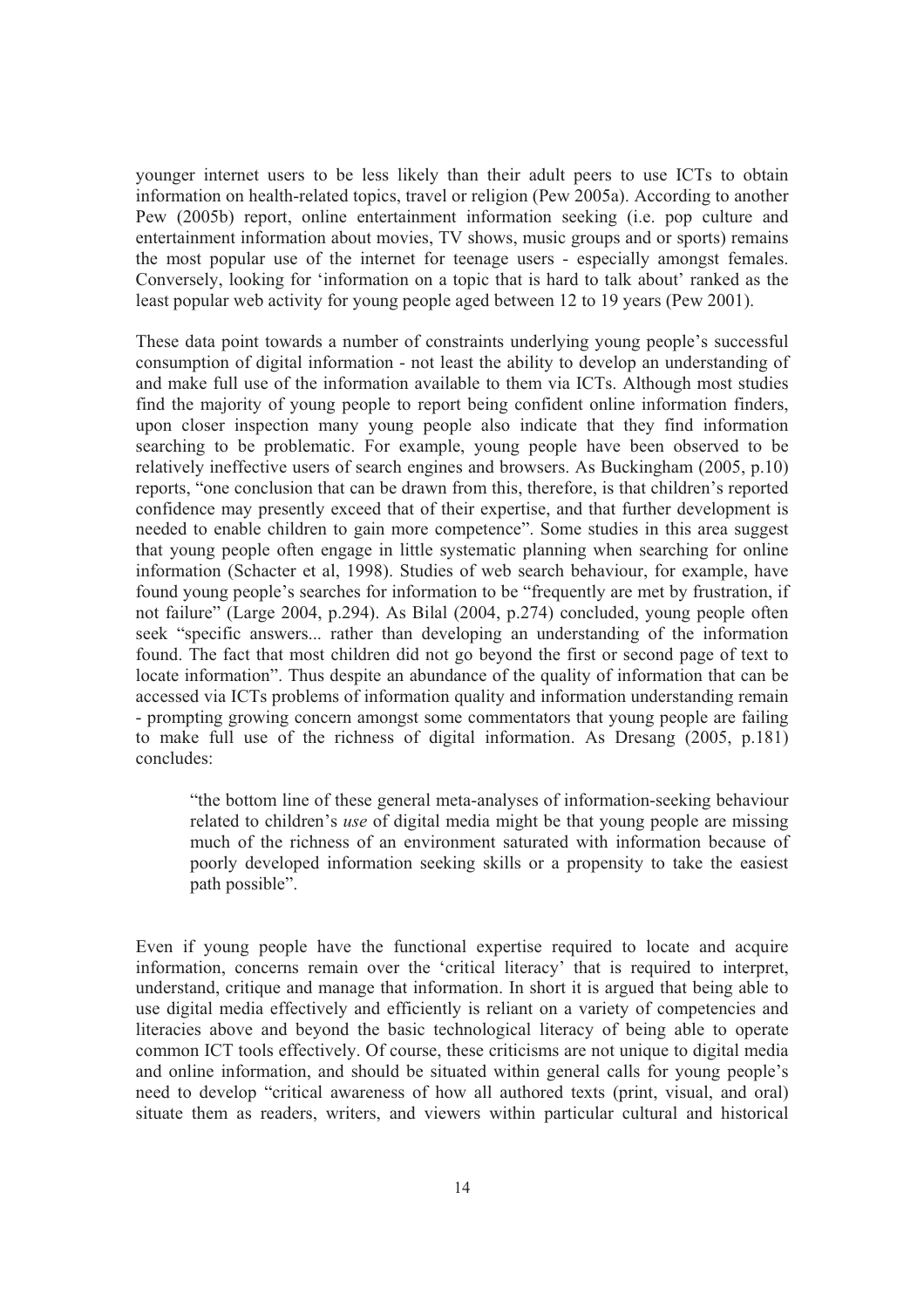contexts" (Alvermann 2004, p.78). Indeed, from one perspective, ICTs are merely one element of the general requirement for basic information literacy amongst young people. Yet it is beginning to be acknowledged that "the hypertextual, multilayered and graphic interfaces" underpinning digital information (Dresang 2005, p.180) also necessitate the need for new forms of digital literacies and skills. For example, as Pantaleo (2004, p.17) reasons, different navigational and reading information than are required for traditional printed texts. This broader conception of digital 'multi-literacies' sees individuals requiring the language, number and technical skills which give them access to the evolving digital world, alongside a set of creative and critical skills and understandings requi use in their lives (New London Group 1996). Crucially, then, the various forms of 'digital literacies' required of the young people in the contemporary information society both mirror but also go beyond the traditional twentieth century literacies of 'lettered representation' (Kress 2003, Lankshear *et al.* 2000 (2005, p.4) conclude:

"No longer is it enough to be able to read the printed word; children, youth, and adults, too, need the ability to both critically interpret the powerful images of a multimedia culture and express themselves in multiple me

#### *3.3 - ICTs and young people's creation and communication of information*

A final set of issues surrounding young people's interaction with digital information relate to the growing importance of the creation and communication of information. This reflects the important distinction between young people's passive *consumption of* information as opposed to their active *engagement with* information. This distinction underpins the current enthusiasm for 'Web 2.0' applications and the so-called 'read/write' web. These new applications are seen as being distinct from preceding 'Web 1.0' applications which facilitated the largely passive delivery of content. In contrast, Web 2.0 applications are seen to allow users to participate directly in the creation, refinement and distribution of shared content. For instance, through the labelling of excerpts of text, images or other forms of code users are able to sort and share content with each other whilst also appropriating and re-using existing content in the production of their own resources. There are many internet applications which are seen to embody these Web 2.0 qualities. For example, photograph and video sharing websites such as *Flickr* and *youtube* allow users to share visual content with others, categorise it through the attachment of 'tags' and pass comment with other users. Much attention has also been given to the online dissemination of self-produced content through web-logs (where users self-publish episodic journal-style content in the form of *blogs*), or else the 'pod-casting' of audio and video excerpts in easily distributed digital formats. Other notable Web 2.0 applications include so-called 'wiki' applications reliant on community produced and mass-edited content.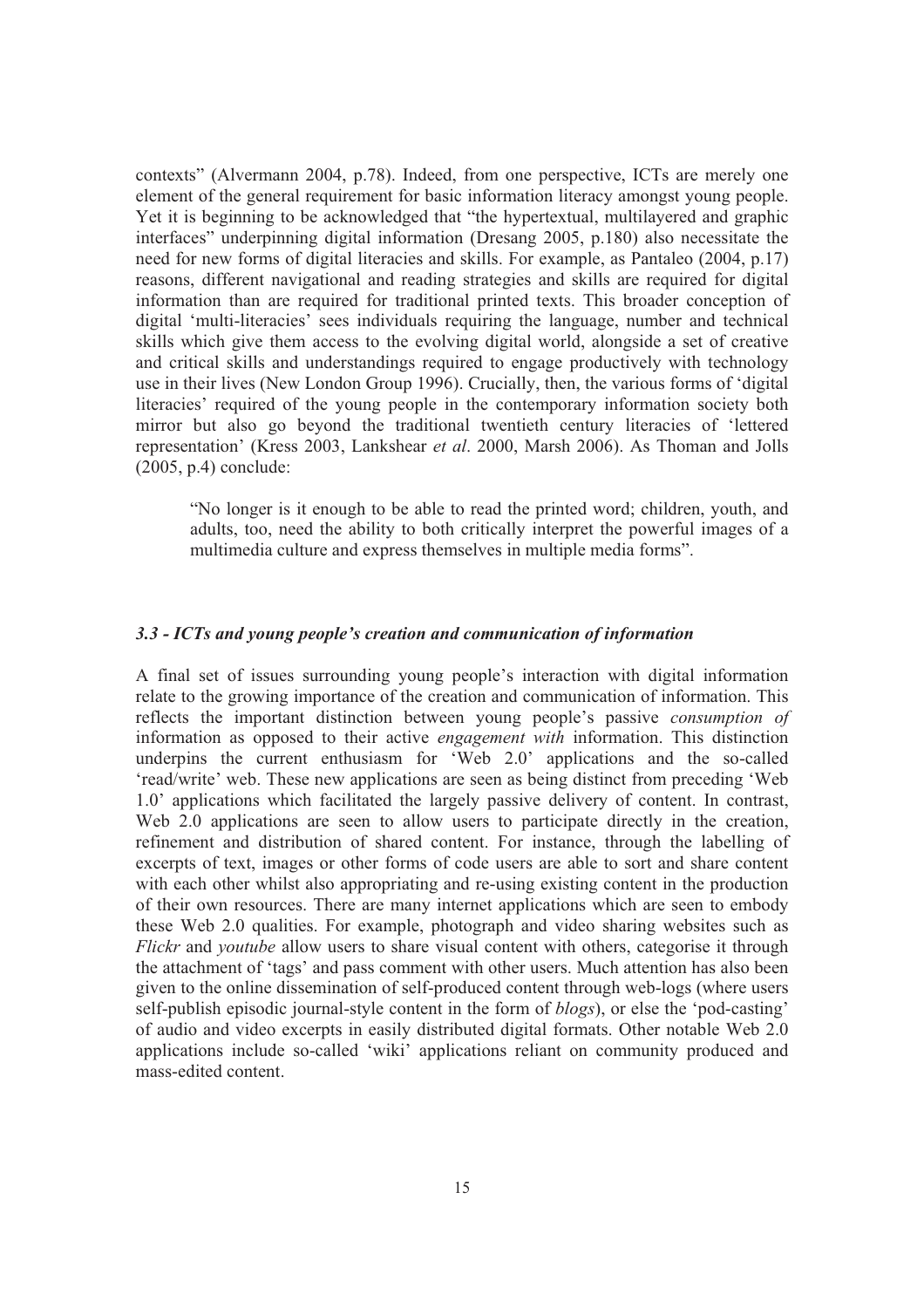Although currently attracting a considerable amount of hyperbole these new ICT applications do reflect a significant shift in the nature of young people's engagement with digital media. For example, in terms of the use of digital media to create information there are signs that young people are taking the opportunities to engage with the creation of information in a variety of ways. A recent Pew report (2005c) found that more than half of young internet users had created some kind of online content, be it a blog, or videos). Recently these creative practices have evolved into blending, remixing, chopping and 'mashing' original and existing content, therefore constituting new contemporary forms of 'bricolage'. As such there is growing reason to believe that ICTs are altering fundamentally many young people's relationships with information.

Nevertheless, the potentially empowering nature of these changes in media practice is tempered by a number of salient issues. Firstly, it is important not to over-estimate the penetration of these web 2.0 practices throughout all young internet users. The recent Mediappro (2006) study of EU youth found that passive retrieval of information remains the most popular internet-based activity amongst young people, with content creation a less widely practiced activity. Moreover, many young creators of content and information lack the receptive audiences with whom to share information with, and therefore make the creation process meaningful and sustainable.

A further limitation to young people's communicative and creative uses of digital media is that of 'e-safety' - i.e. the increased potential for young people to be 'at risk' when using ICTs, not least by exhibiting a range of 'risky' behaviours themselves via 'inappropriate' and 'challenging' uses of the internet. These behaviours are seen to include interpersonal victimization, disclosure of personal information, aggressive<br>behaviour, talking with people met online, sexual behaviour, and downloading images<br>using file-sharing programs (Ybarra *et al.* 2007). Qu safely. For instance, a recent Pew (2005d) study found 79 percent of young internet users to concur that they are not careful enough when sharing information online. Similarly, in terms of young people's own challenging online behaviours Berson and Berson (2005) found a significant number of adolescent girls to report engaging in risky activities<br>including disclosing personal information, sending personal photos to online<br>acquaintances, and arranging face-to-face meetings. That sa by young people" (Mediappro 2006, p.14), suggesting that young people are more considered and empowered users of online contexts than is sometimes assumed.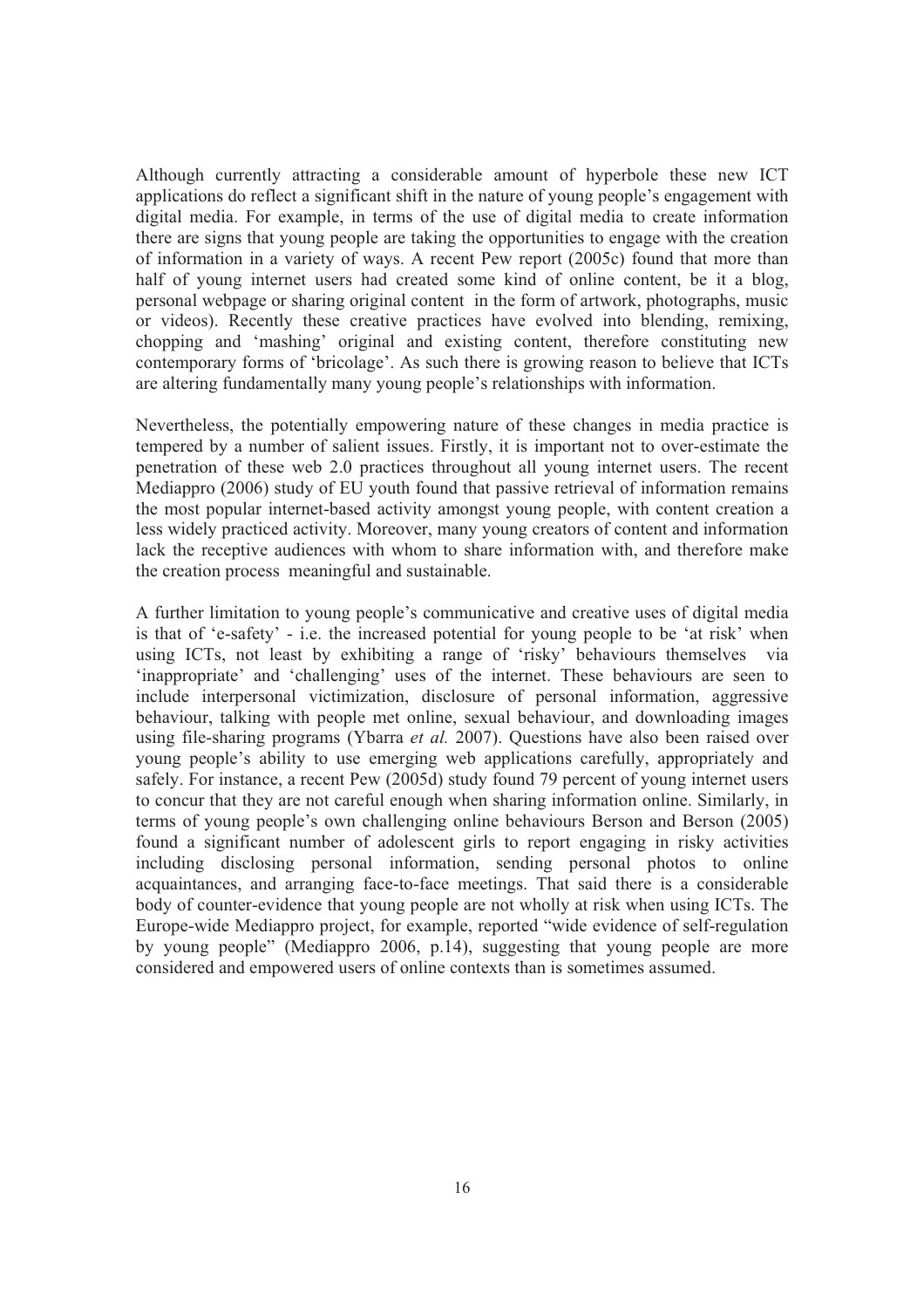#### **4 Future trends and implications for policy-makers, practitioners and providers**

#### *4.1. Summary of issues*

It is clear from even this brief review that the contemporary information society marks a distinct shift in the lives of young people throughout Europe and, more specifically, marks a distinct shift in their information needs. Underpinned by rapid developments in digital media and telecommunications technology, young people are moving from being passive consumers of pre-defined information to active creators and distributors of their own forms of information. Whilst the significance of web 2.0 technologies can be overstated, the fact remains that today's generations of young people are experiencing qualitatively and quantitatively forms of engagement with information than previous generations. Yet we should be wary of over-emphasising the apparently transformative nature of ICTs. As we have pointed out throughout thi people in Europe do not necessarily use digital media in the empowering, creative and active ways that some commentators presume. Instead much technology use by young people remains relatively low-level, mundane and often banal. Moreover, ICTs continue to be used primarily by young people to engage in practices which they are already engaged in rather than supporting any prompting 'new' patterns of behaviour *per se*.<br>Thus many of the pressing issues surrounding the information needs of young people<br>remain the same as they have throughout the past thir technological dimension.

That said there are a number of noteworthy issues concerning information, technology and young people which derive from the shift from industrial to an information society. As we have seen, young people's access and use of information is now shaped (and often curtailed) by range of issues concerning inequalities in 'access' to hardware and connectivity, technical skills and the development of critical media literacies. Thus efforts must be made to ensure that young people possess a deep understanding of technologymediated information - knowing, for example, how to use information safely and diminish the risks of operating within online environments. Above all young people require support in becoming discerning consumers and producers of information, and<br>developing the ability to know when to use and when not to use ICTs. There is also a<br>need for producers and providers to ensure that digita needs and contexts of young people. In part this can be addressed by supporting young people in the creation and communication of their own information and content. Yet we should not lose sight of the fact that the retrieval and passive consumption of information looks set to remain the dominant use of ICTs for many people in the near future.

As such there are a number of issues which should be prioritised within current debates concerning youth, information and contemporary society. Young people's engagement with digital information should be equitable and empowering. Digital information should be engaging - both in terms of capturing the initial interest of young people and in terms of being relevant to the information needs of young people. The need for relevant and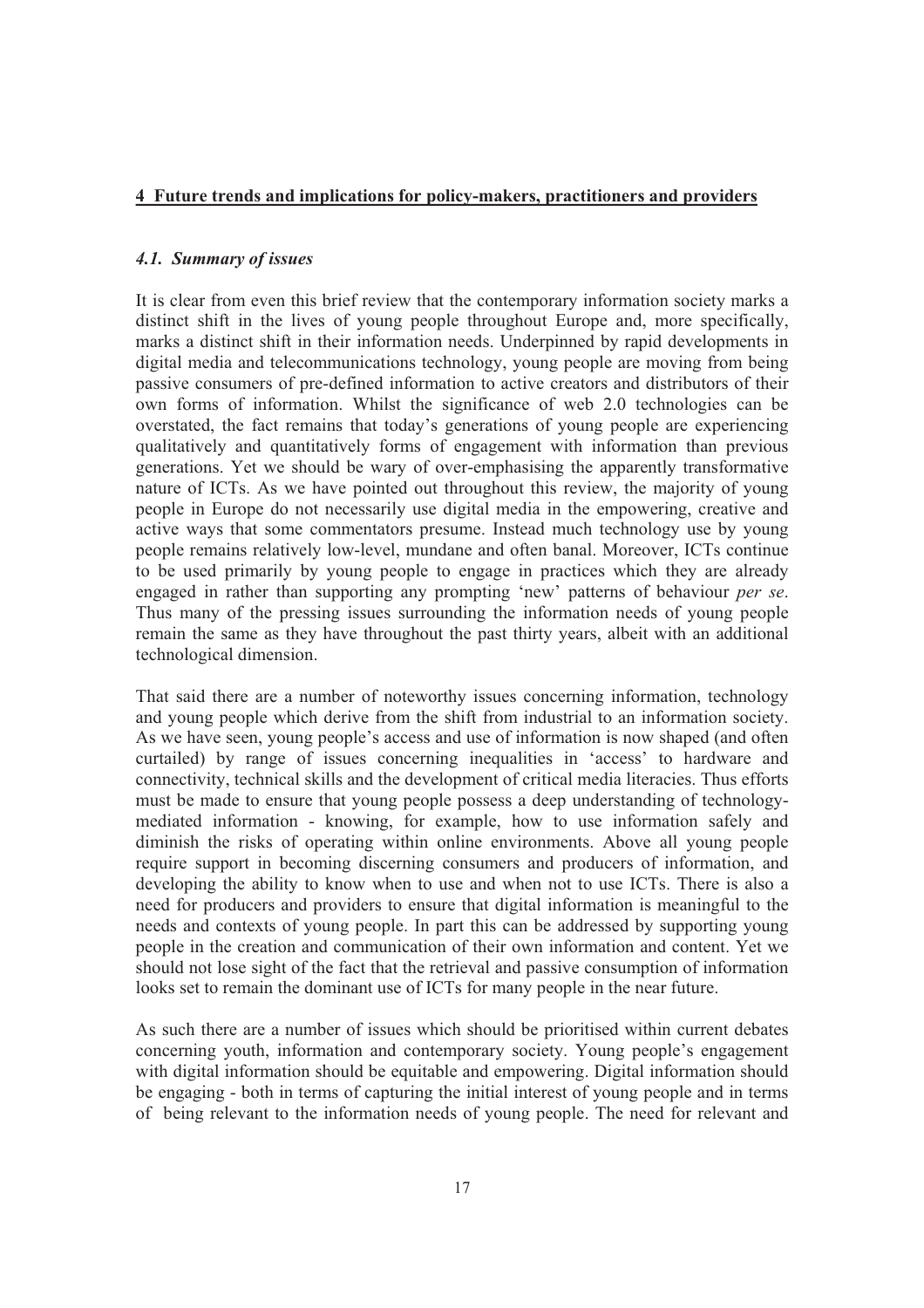appealing information spans all forms - from information relating to young people's social selves to their sexual selves, as well as information relating to governmental concerns with young people as emerging citizens and employees. Governments, providers and other bodies also need to take a 'glocal' approach to the digital information needs of young people - contextualising digital information within local and community identities, practices, modes and contexts of young people's lives, whilst not losing sight<br>of the potential for more expansive, global applications. With these priorities in mind, we<br>conclude this paper by outlining briefl

#### *4.2 Defining the role of policy-makers, information providers and practitioners in the information society*

A fundamental issue underpinning our discussion so far is deciding upon who is<br>responsible for addressing the information needs of young people in the information<br>society. As intimated at the beginning of the paper, contem choices and decisions, accompanied by the decreased significance of many of the established institutions which have traditionally provided a supporting role. Yet whilst voung people should be encouraged to assume more resp would contend that institutional contexts such as the family, school, community organizations remain key to ensuring that young people make best use of information.

Clearly there remains a strong role for state involvement in the information needs of young people - despite a noticeable withdrawal in many EU countries of state intervention in the areas of information and technology provision in favour of a neo liberal market-driven approach. Throughout all the issues identified in this paper the state has a clear role to play both as an enabler and as a regulator in the production and provision of digital information to young people. Whilst much state intervention to date has often taken place via formal educational settings such as schools and libraries, it would seem pertinent to explore the potential for non-formal and informal educational settings such as youth work and community media. Within formal education settings such as schools, the promotion of digital media as curriculum topic (rather than as resource) also requires further consideration, as does the role for the development of peer education. Whilst the state has a responsibility to work with private sector bodies working in the area of ICTs and information provision, the trans-national nature of many IT firms and information providers requires an element of self-regulation within the IT industry itself, regardless of the attention of national governments. Finally, given the continued importance of informal personal networks and contexts in young people's engagement with information and technology, there i developing technical and critical media literacy skills part of the parenting role in the twenty-first century? What responsibility and rights do parents and other family members have in relation to the e-safety of the you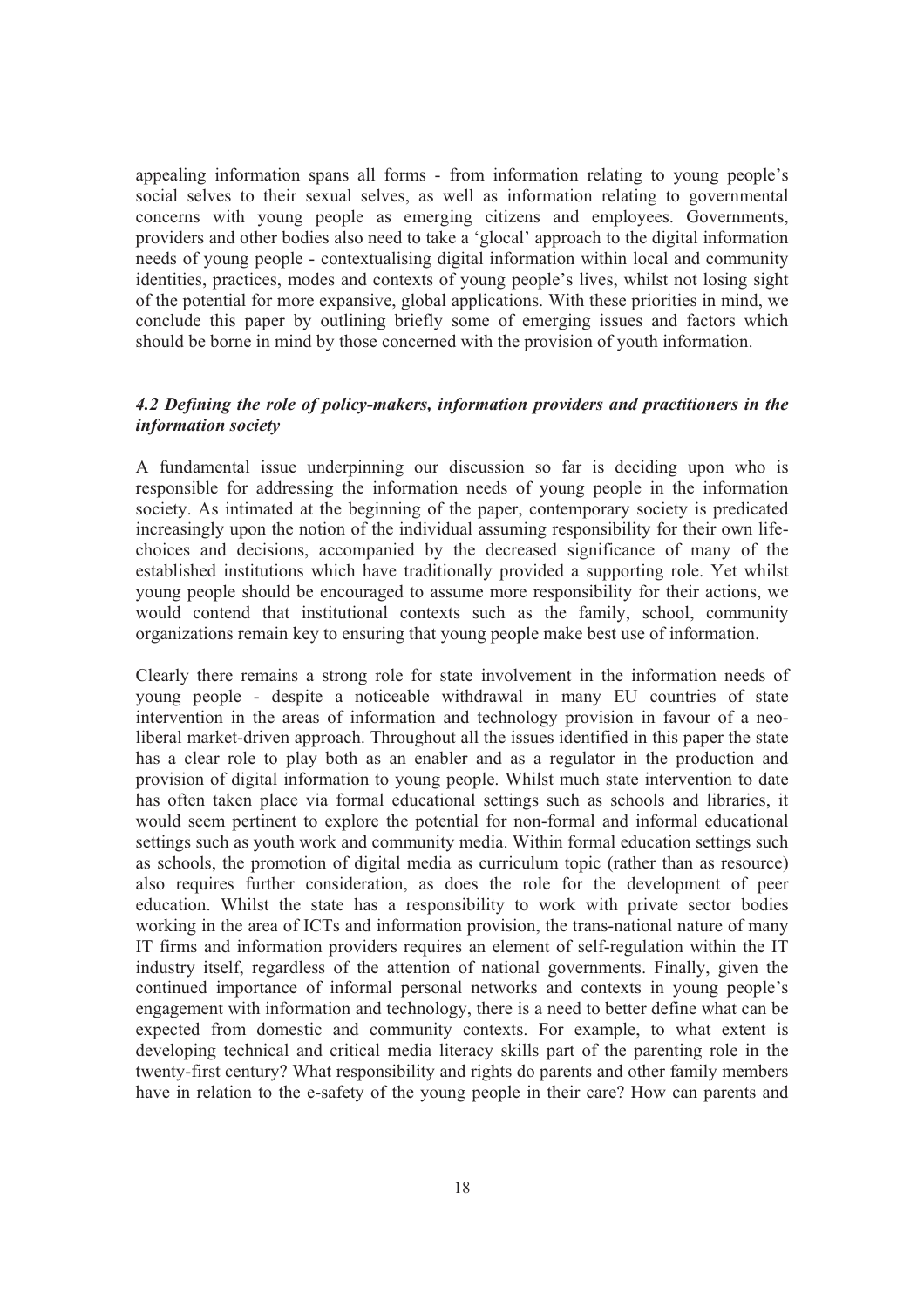extended family members can be supported by the state, public and private information providers?

## *4.3. Ensuring ready access to hardware and software for young people in the information society*

Thus there are a number of generic issues which require sustained attention and debate from government in the information society. As Mackenzie (2007, p.10) asserts:

"Young people are extremely active participants in the global flows of information. What then should be the priorities for governments to take full advantage of this involvement? The main ICT priority for governments is to growing demand for ICT services, by enacting regulations that provide for easy entry and competition. For youth it is particularly important to also provide good regulatory conditions for modes of communal access, such as village phones and internet cafes. Governments also need to experiment with ways to provide youth with the skills needed to best take advantage of new technologies, through teaching global languages, providing support for local language content development, and developing ways to teach youth responsible and safe use. Rigorous evaluations of such policies are needed to find out what works and to share lessons across countries"

As we have established, perhaps most fundamental of these issues is ensuring that young people have adequate access to hardware and software - with access continuing to be a pre-requisite to ensuring the inclusive and empowering use of digital information. As McKenzie (2007) suggests, a primary role for government in this respect is regulation affecting communal modes of youth access to ICT hardware and software. To date government infrastructure policy has focused largely on the provision of communal<br>internet access points in public locations such as schools, libraries, museums and other<br>community settings. Such a 'community technology' a lacking internet and computer access in domestic or educational settings (see Smith and Cook 2002, Hall Aitken Associates 2002, Selwyn *et al*. 2005). Thus it would seem pertinent that other options are considered, especially given that the scope of ICT resources now span beyond desktop computers and fixed internet connectivity.

In this sense we would suggest that there are a number of alternative options to the community technology approach which should now be considered. For instance, there could be a place for more direct forms of government in provision where there has been 'market failure' to distribute ICT access to young people. Such intervention could take the form of direct state provision of ICT resources to underserved populations, or else the use of tax incentives or reduced tariffs on ICT goods to stimulate the domestic and education markets for ICTs. There are other 'low-cost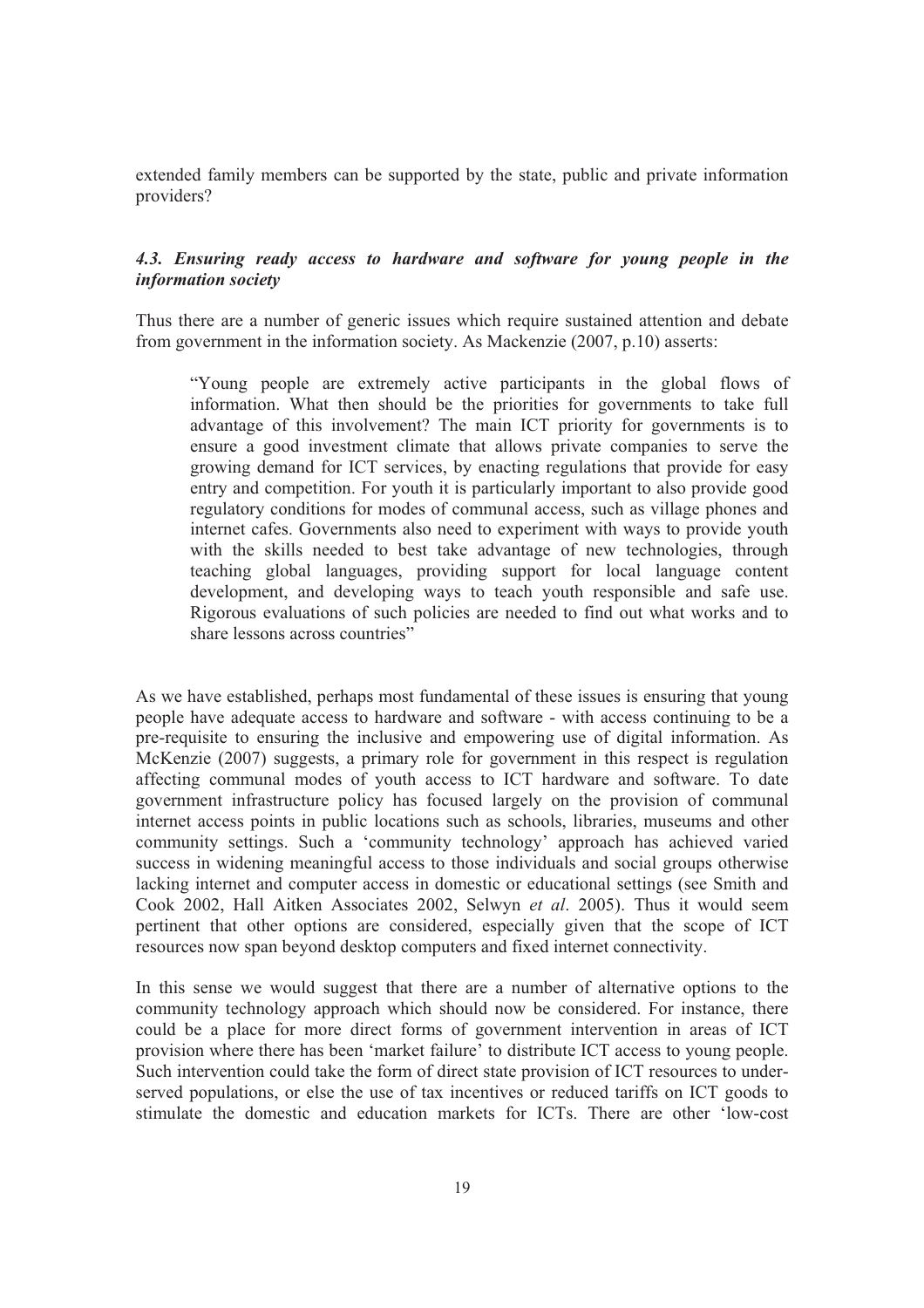computing' strategies which could also be revisited (James 2001), not least the redistribution of reconditioned hardware and software to underserved populations of young people. Indeed, the area of socially-motivated recyc significance in light of the EC Waste Electrical and Electronic Equipment directive which provides an incentive for the re-use rather than disposal of hardware. Whilst it remains<br>only one aspect of the information society, ensuring adequate quantity and quality of ICT<br>access for all young people remains an impo

## *4.4. Ensuring ready access to relevant content and services for young people in the information society*

As indicated throughout this paper, young people's effective engagement with information is also predicated upon individuals having adequate access to meaningful and relevant content and services. To date government strategy in this area has focused largely on the online provision of public services and information - seeking to encourage young people's interaction with government through supply-side means. Whilst many of these initiatives have been targeted towards those of a voting age, efforts have been made to produce citizenship materials for children and adolescents by organisations as varied as UNESCO to Amnesty International (see Selwyn 2007). Certainly the need for bespoke information and services is important. As Bilal (2004, p.272) "children have cognitive developmental abilities, problem-solving skills, and information needs that vary from those of adult users. Yet the question remains how can we best ensure that the production and distribution of such information and services is relevant to the information needs and contexts of young people? Moreover, how can we best ensure that the production and distribution of such information and services is underpinned by social justice principles and promotes genuinely open access to young people relevant information and knowledge? A key area for debate here is the relative virtues of 'top-down' provision of information and services for young people as opposed to the 'bottom-up' creation of content by young people. Should the official prod move beyond its primary foci of education, employability and interaction with government services? Is there a role for the official provision and support of ICT uses which are based around more creative (and therefore less controllable) uses of technology?

In terms of internet-based information, questions therefore remain whether individual users are best served by 'supersites' such as those provided by the BBC and MSN *or* the use of community generated local content? Alternatively could 'top-down' official content be reshaped for different groups of young people? Many of the studies reviewed in this paper "imply the development of different technologies better shaped to young<br>people's information needs" - suggesting the need for the development of bespoke<br>information and services for young people. For example, people (see Hargittai 2003)? Questions also remain as to how best support young people's creation and communication of information and their involvement in "the process of designing, implementing and evaluating" the information and services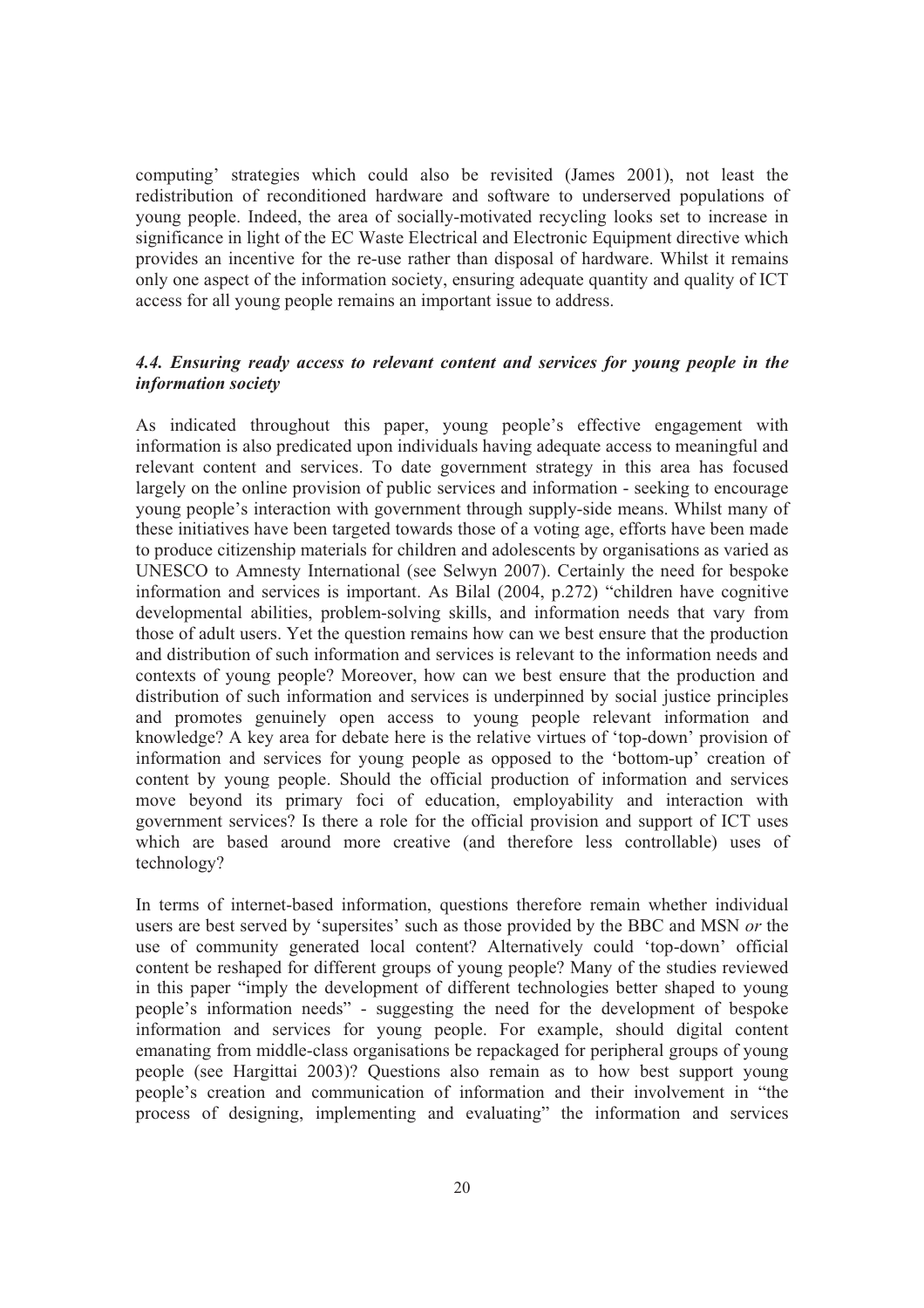themselves (Dillon 2002). For example, how can young people be included in the design process of digital information, not only in terms of information interfaces but also content structures (Bar-Ilan and Belous 2007)? What role is there for community online networks and other forms of bespoke content production by individuals (Borgida *et al*. 2002)?

#### *4.5. Ensuring that young people's use of information is supported in the information society*

One further important issue which requires further consideration is how best to ensure that the social contexts surrounding digital information allow young people to be informed about their choices, and offers young people with trust-worthy support when engaging with information. Of course, many of the research findings in this area point<br>towards "the need for additional training" of young people with regards to digital<br>information (Bilal 2004, p.275) - not least addressi between 'the rather basic needs of the students and the complexity of the [information] resources' they use (Chelton and Cool 2004, p.x). Here there is a need for additional training of young people with regards to digital information - not least addressing the gaps that exist between the rather basic needs of young people and the complexity of the information resources they use. Efforts need literacy can be promoted and developed within young people. In this respect there is clearly a need to realign the provision of ICT use in schools with young people's uses of ICTs in their real lives. As the Mediappro proj

"perhaps the most striking conclusion of the whole study is the marked gap between home and school use of the internet. This gap, across all the countries ... was evident in terms of frequency of use, access, regulation, learning and skill development, and type of activity/ The data indicate a great gulf opening up, in which all the functions important to young people exist outside of school, as well<br>as most of the learning (albeit self-teaching or peer learning), while schools<br>restrict access, un-necessarily forbid certain practices, fa

Moreover, other organisations such as public service broadcasters, internet service providers and other youth media providers should also be encouraged to engender young people's critical engagement with digital media and digital information through their content provision and interactions with users. In this sense perhaps the most consistently reported conclusion from the research literature is the need to realign the provision of ICT use in schools with young people's use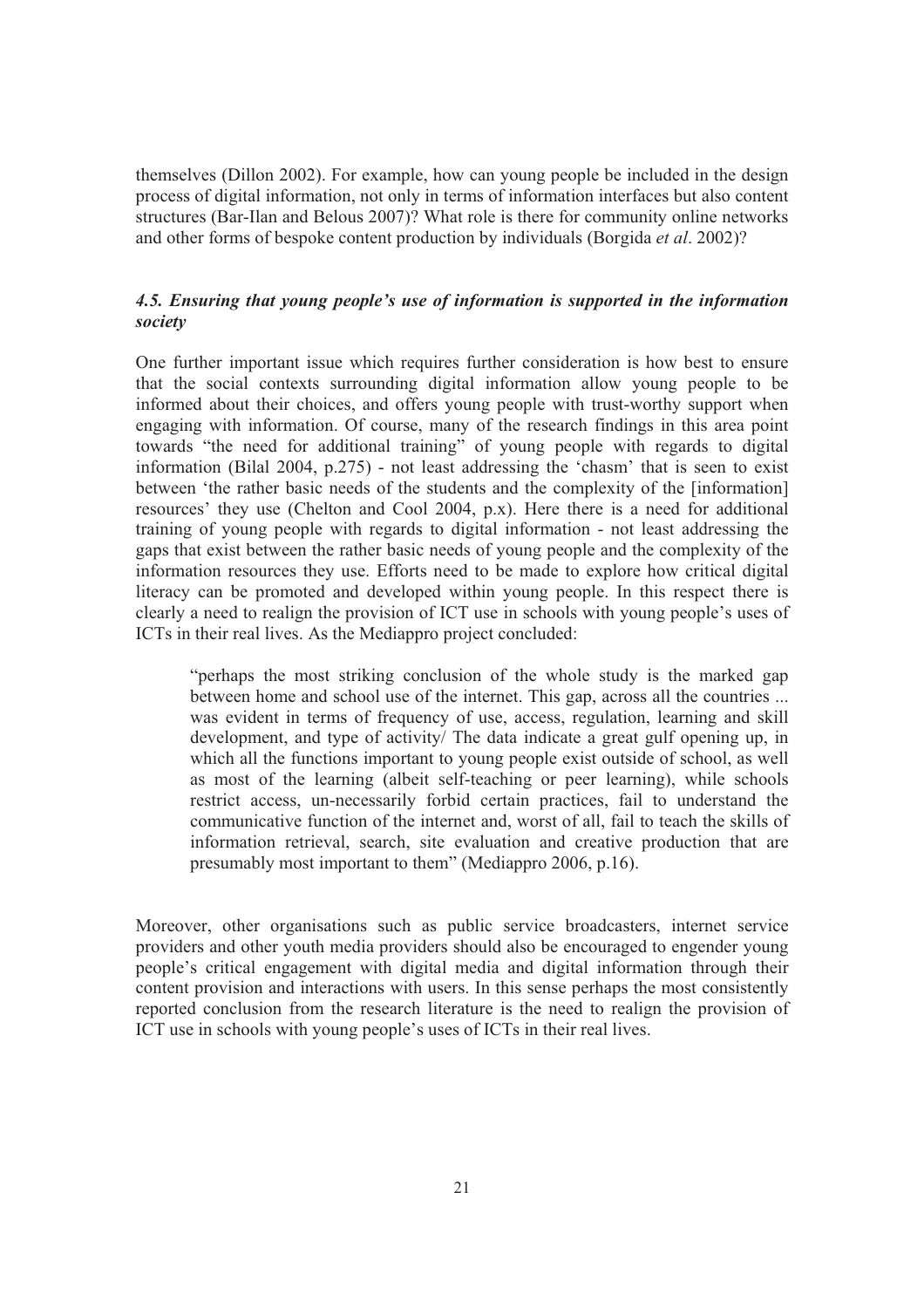#### *4.6 Coda*

Whilst all of the challenges highlighted in this paper look set to gain significance in the near future we must not lose sight of the continued importance of the rather more prosaic and entrenched non-technological issues governments, policymakers and other concerned stakeholders as a technical fix to longstanding social problems. Indeed, many of the issues underlying the information needs of young people in the information society have little or nothing to do with digital media *per* se. As we have highlighted in the openi access, ineffectual searching skills, lack of critical awareness and so on are long-standing issues relating to young people's use of information in general. Moreover, decidedly nondigital issues of poverty, lack of housing, disengagement, low levels of literacy and so on continue to underpin many of the issues of inequality raised in this paper. Thus there is a continued need for policymakers to concentrate on finding non-technical, social solutions to these offline issues as well as developing new sets of strategies to counter the emerging issues of information use in the information society. Any digital efforts have to be part of, rather than instead of, more fundamental 'offline' social policy interventions.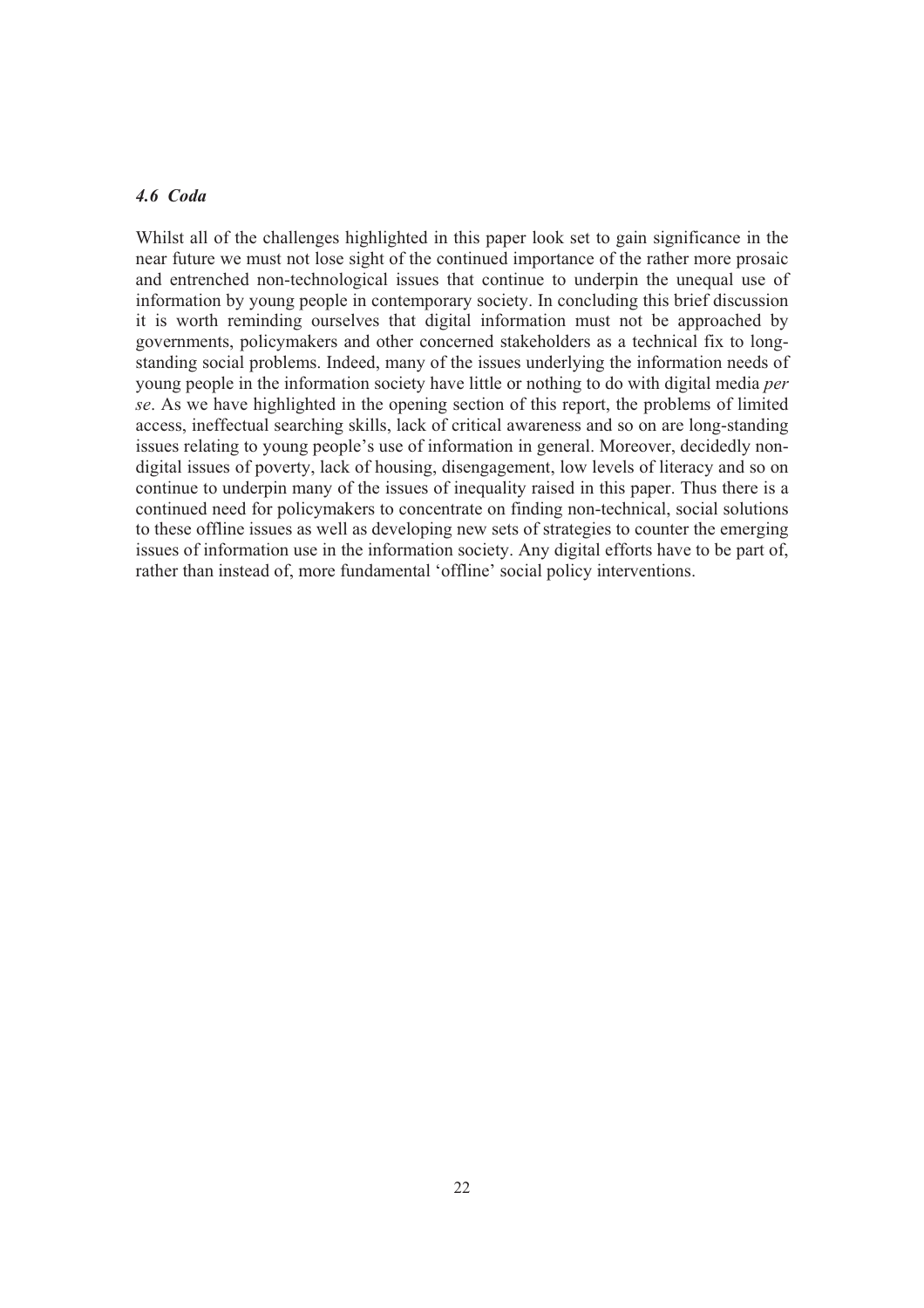#### **ENDNOTE**

[1] Throughout this paper 'information' refers to ideas or thoughts that individuals contribute, seek or obtain from discussion, investigation or study (Dresang 2005)

#### **REFERENCES**

- Agosto, D. and Hughes-Hassell, S. (2006a) 'Toward a model of the everyday life information needs of urban teenagers, part 1: Theoretical model' *Journal of the American Society for Information Science and Technology* 57, 1
- Agosto, D. and Hughes-Hassell, S. (2006b) 'Toward a model of the everyday life information needs of urban teenagers, part 2: Empirical model' *Journal of the American Society for Information Science and Technology* 57, 11,
- Alvermann D. (2004) 'Media, information communication technologies, and youth literacies A cultural studies perspective' *American Behavioral Scientist* 48, 1, pp.78-83
- Bar-Ilan, J. and Belous Y. (2007) 'Children as architects of web directories: An exploratory study' *Journal Of The American Society For Information Science And Technology* 58, 6, pp.895-907
- Bawden, D. (2001) 'Information and digital literacies: a review of concepts' *Journal of Documentation*, 57, 2, pp.218 - 259
- Beck-Gernsheim, E. (1996) 'Life as a planning project' in Lash, S., Szerszynski, B. and Wynne, B. (Eds.) '*Risk, environment and modernity*' London, Sage
- Berson I. and Berson M. (2005) 'Challenging online behaviours of youth Findings from a comparative analysis of young people in the United States and New Zealand' *Social Science Computer Review* 23, 1, pp.29-38<br>Bilal, D. (2004) 'Research on Children's Information Seeking on the Web' in Chelton,
- M. and Cool, C. (eds.) '*Youth information-seeking behaviour: theories, models and issues*' Lanham, MD., Scarecrow
- Borgida, E., Sullivan, J., Oxendine, A., Jackson, M., Riedel, E. and Gangl, A. (2002) 'Civic culture meets the digital divide: the role of community electronic networks'
- *Journal of Social Issues* 58, 1, pp. 125-142 Brindis C., Hair E., Cochran S., Cleveland K., Valderrama L. and Park M. (2007) 'Increasing access to program information: a strategy for improving adolescent
- health' *Maternal and Child Health Journal* 11, 1, pp.27-35<br>Buckingham, D. (2005) *'The media literacy of children and young people*' London, Office of Communications
- Bynner, J. (1998) 'Youth and the information society', *British Journal of Educational Policy*, 13, pp.433-442
- Bystrom, D. and Dimitrova D. (2007) 'Rocking the youth vote How television covered young voters and issues in a 2004 target state' American Behavioral Scientist 50, 9, pp.1124-1136<br>Carpini M. (2000) 'Gen.com: Youth, civic engagement, and the new information environment' Political Communication 17, 4, pp.
-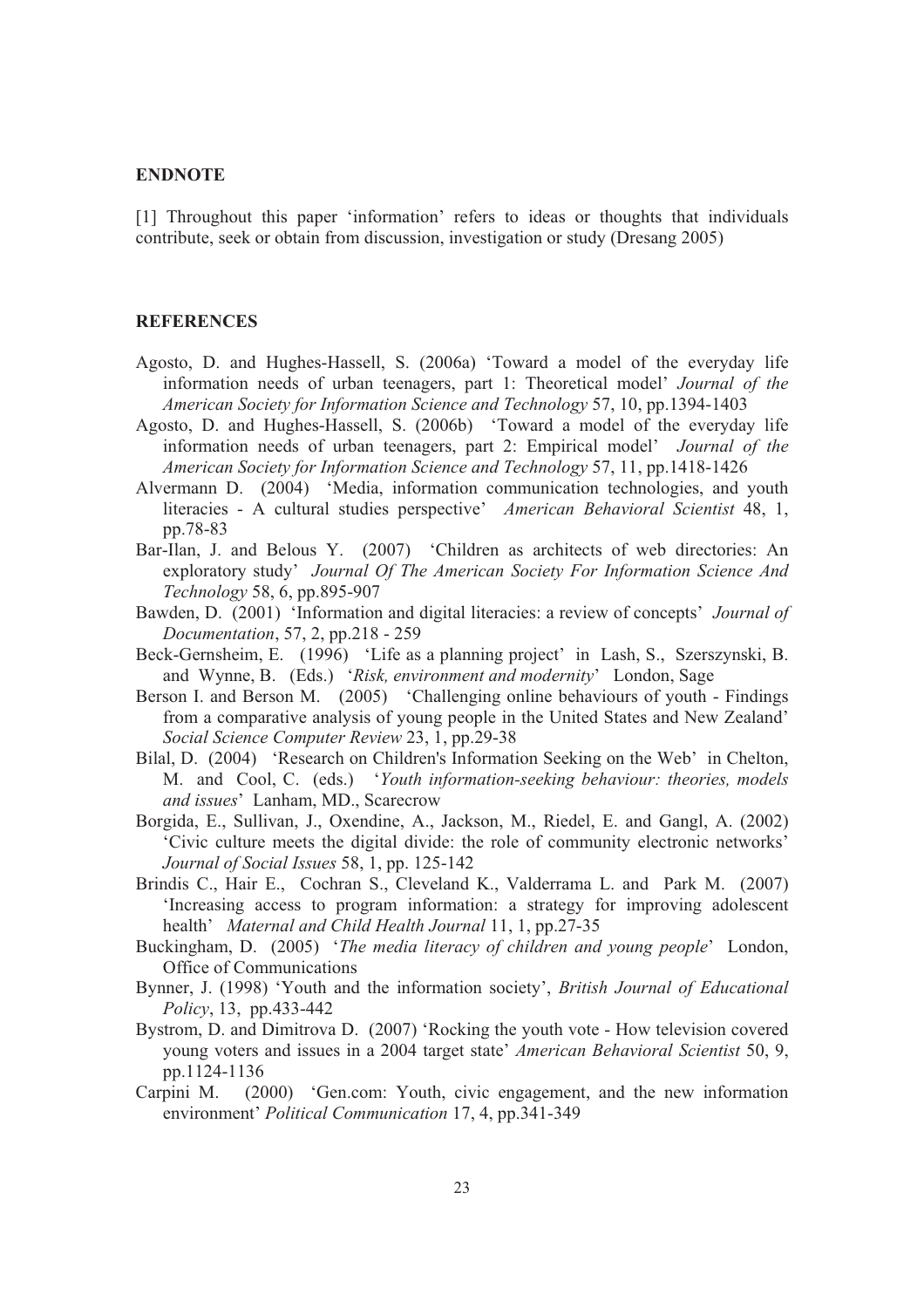- Castells, M. (1996) '*The information age: economy, society and culture. volume I the rise of the network society'* Oxford, Blackwell
- Chakraborty, J. and Bosman, M. (2005) 'Measuring the digital divide in the united states: race, income, and personal computer ownership' *The Professional Geographer*, 57, 3 , pp. 395-410
- Chelton, M. and Cool, C. (2004) '*Youth information-seeking behaviour: theories, models and issues*' Lanham, MD., Scarecrow
- Cheuk, W. and Chan, C. Zenobia, (2007), 'ICQ (I Seek You) and Adolescents: A Quantitative Study in Hong Kong.', *Cyber Psychology and Behaviour*, Vol. 10, No. 1, pp. 108-11.
- Chinn, D. and Fairlie, R. (2004) '*The determinants of the global digital divide: a cross country analysis of computer and internet penetration*' eScholarship Repository, University of California [http://repositories.cdlib.org/ucscecon/562] last accessed 23/2/2007
- Chinn, M. and Fairlie, R. (2007) 'The determinants of the global digital divide: a cross-country analysis of computer and internet penetration' *Oxford Economic Papers-New Series* 59, 1, pp. 16-44
- Coleman, S. (2007) 'How democracies have disengaged from young people' in Loader, B. (Ed.) '*Young citizens in the digital age*' London, Routledge
- Cotten S. and Jelenewicz S. (2006) 'A disappearing digital divide among college students? Peeling away the layers of the digital divide' *Social Science Computer Review* 24, 4, pp.497-506
- Cushman, M. and Klecun, E. (2006) 'I've never tried it because I don't like it: enabling technology choices' paper presented to *Information, Communication and Society conference*, York, September
- Demoussis, M. and Giannakopoulos, N. (2006) 'Facets of the digital divide in Europe: determination and extent of internet use' *Economics of Innovation and New Technology* 15, 3, pp.235-246
- Di Noia J., Schwinn T., Dastur Z. and Schinke S. (2003) 'The relative efficacy of pamphlets, CD-ROM, and the Internet for disseminating adolescent drug abuse prevention programs: an exploratory study' *Preventive Medicine* 37, 6, pp.646-653
- Dresang, E. (2005) 'The information-seeking behaviour of youth in the digital environment' *Library Trends* 54, 2, pp. 178-196 Dutton, W. and Helpser, E. (2007) 'Oxford internet survey: the internet in Britain
- 2007' Oxford, OXiS
- Dutton, W., di Gennaro, C. and Millwood Hargrave, A. (2005) '*Oxford Internet Survey 2005 report: the internet in Britain*' Oxford, Oxford Internet Institute
- Flicker, S., Goldberg, E., Read, S., Veinot, T., McClelland, A., Saulnier P. and Skinner H. (2004) 'HIV-Positive youth's perspectives on the Internet and eHealth' *Journal*
- Of Medical Internet Research 6, 3, pp.77-90<br>Gross, M. (2004) 'Children's Information Seeking at School: Findings from a<br>Qualitative Study' in Chelton, M. and Cool, C. (eds.) 'Youth information-seeking<br>behaviour: theories,
- Hall Aitken Associates (2002) '*Evaluation of CMF-funded UK Online centres*' DfES research report RR368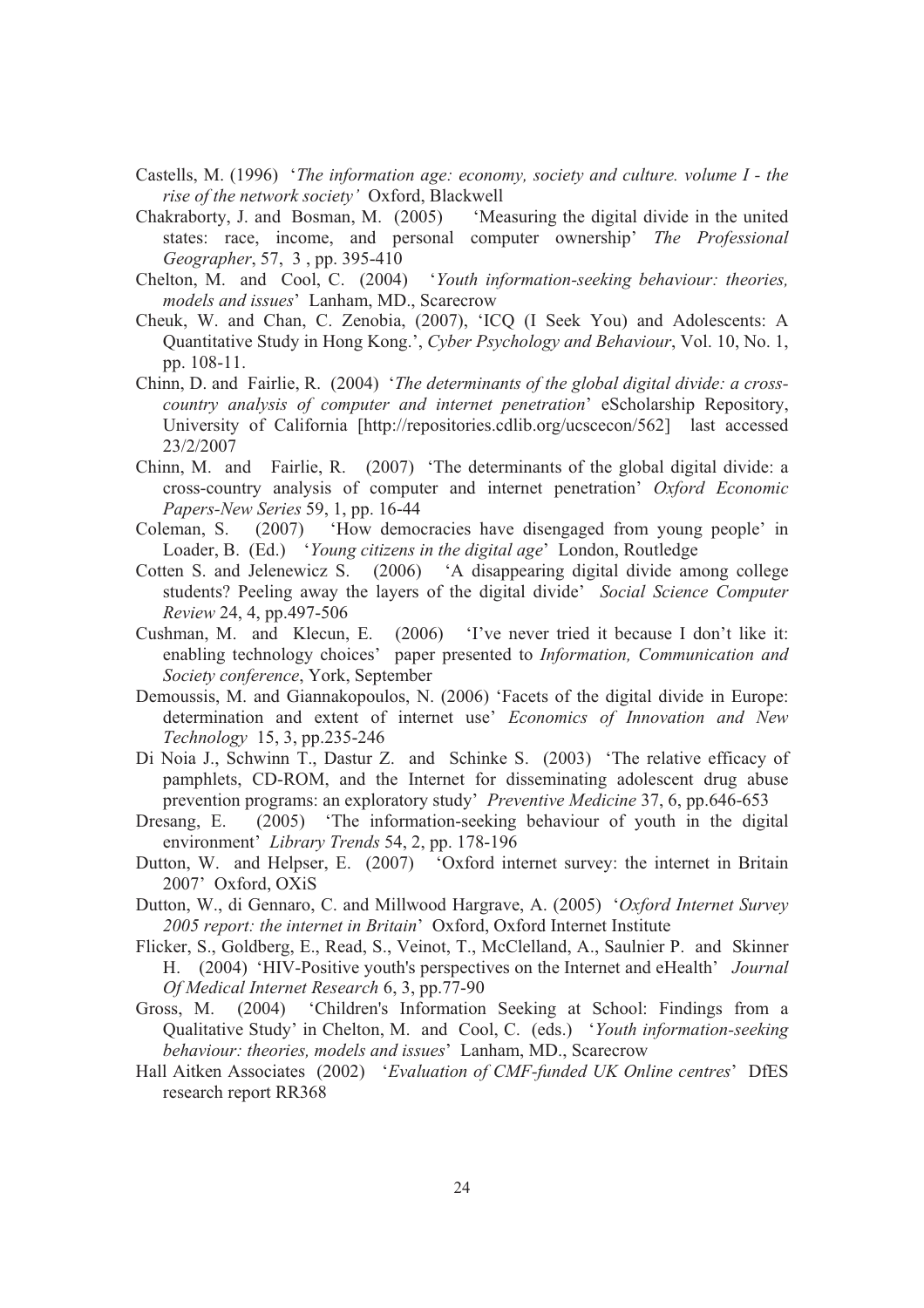- Hargittai, E. (2002) 'Second-level digital divide: difference's in people's online skills' *First Monday*,.7, 4,
- Harvey, D. (1989) '*The condition of post modernity: an enquiry into the origins of cultural chan*ge' Oxford, Blackwell
- Holloway, D. (2005) 'The digital divide in Sydney: a socio-spatial analysis' *Information, Communication & Society*, 8, 2, pp.168-193
- James, J. (2001) 'Low-cost computing and related ways of overcoming the global digital divide' *Journal of Information Science* 27, 6, pp. 385-393.
- Julien, H. (2004) 'Adolescent Decision-Making for Careers: An Exploration of Information Behavior' in Chelton, M. and Cool, C. (eds.) '*Youth information seeking behaviour: theories, models and issues*' Lanham, MD., Scarecrow
- Kaiser Family Foundation (2005) '*Generation M: media in the lives of 8-18 year-olds*' Menlo Park CA, Kaiser Family Foundation Kelly D. (2006) 'Parents' influence on youths' civic behaviours: The civic context of the
- care giving environment' *Families In Society-The Journal Of Contemporary Social Services* 87, 3, 447-455
- Kling, Rob (1996) 'Heads-up versus heads-in views of computer systems' in Kling, R. (Ed.) Computerization and controversy: Value conflicts and social choices San Diego: Academic Press
- Korn, D., Murray M., Morrison M., Reynolds J., Skinner H. (2006) 'Engaging youth about gambling using the Internet - The YouthBet.Net website' *Canadian Journal Of Public Health* 97, 6, pp.448-453
- Kress, G. (2003) '*Literacy in the new media age*' London, Routledge
- Lankshear, C., Snyder, I. and Green, B. (2000) '*Teachers and techno-literacy – managing literacy, technology and learning*' London, Allen & Unwin
- Large, A. (2004) 'Information Seeking on the Web by Elementary School Students' in Chelton, M. and Cool, C. (eds.) '*Youth information-seeking behaviour: theories, models and issues*' Lanham, MD., Scarecrow
- Lash, S. (2002) '*Critique of information*' London, Sage
- Libutti, L. and Valente, A. (2006) 'Science communication and information dissemination: the role of the information professional in the 'Perception and Awareness of Science' project' *Journal Of Information Science* 32, 2, pp.191-197
- Lievrouw, L. and Farb, S. (2003) 'Information and equity' in Cronin, B. (ed). '*Annual review of information science and technology. vol. 37*' New York, Wiley
- Livingstone, S., Couldry, N. and Markhan, T. (2007) 'Youthful steps towards civic participation: does the internet help?' in Loader, B. (Ed.) '*Young citizens in the digital age*' London, Routledge
- Loader, B. (2007) '*Young citizens in the digital age*' London, Routledge
- Looker, E. and Thiessen, V. (2003) 'Beyond the digital divide in Canadian schools From access to competency in the use of information technology' *Social Science Computer Review* 21, 4, pp.475-490
- Madden A., Ford N. and Miller, D. (2007) 'Information resources used by children at an English secondary school - Perceived and actual levels of usefulness' *Journal Of*
- *Documentation* 63, 3, pp.340-358 2007 Marsh, J. (2006) '*Popular culture, new media and digital literacy in early childhood*' London, Routledge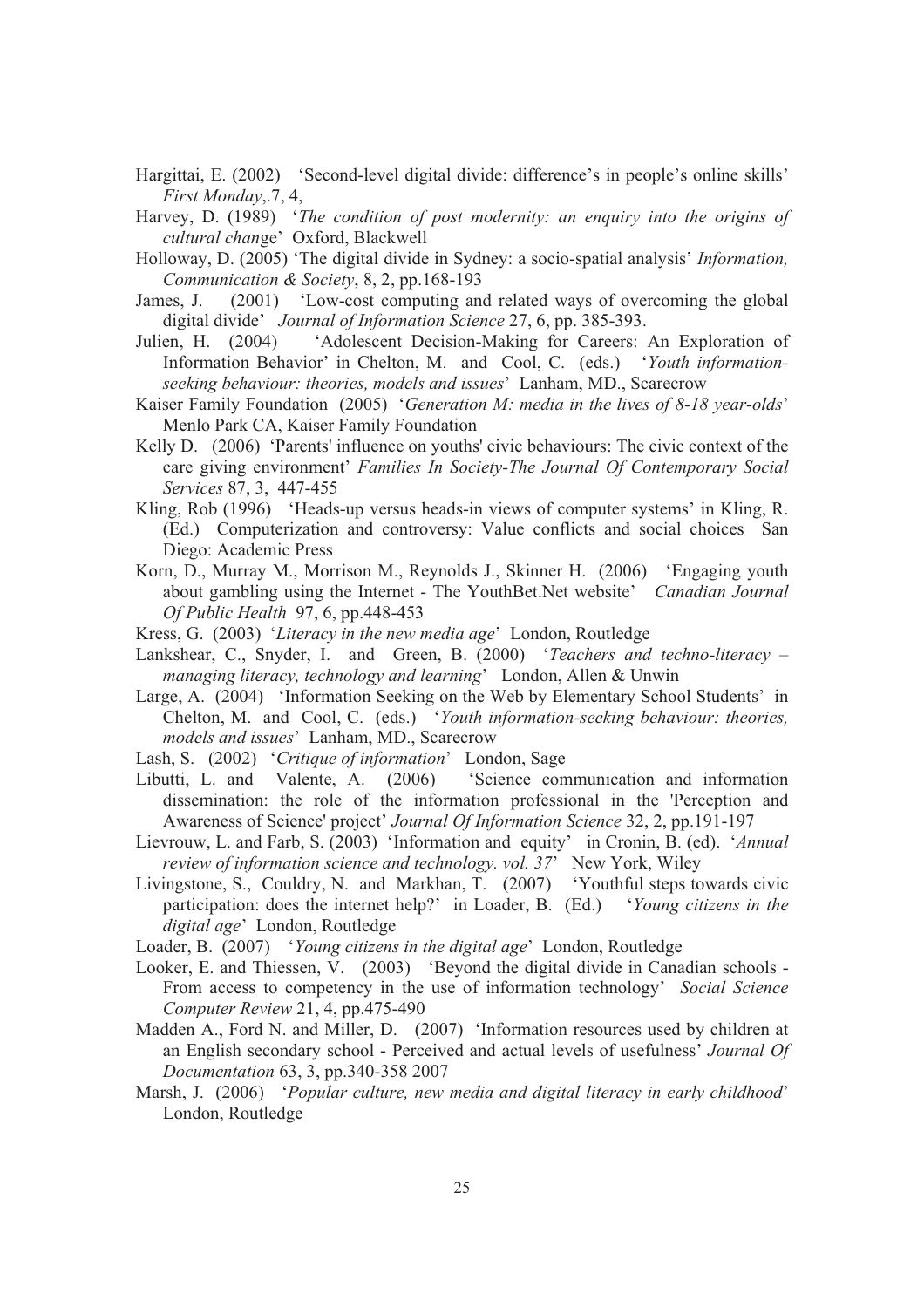- McKenzie, D. (2007) '*Youth, ICTs and development*' World Bank Development Research Group [http://iris37.worldbank.org/]
- Mediappro (2006) *'Mediappro: the appropriation of new media by youth end of project report'* Brussels, European Commission
- New London Group (1996) 'A Pedagogy of multiliteracies: designing social futures' *Harvard Educational Review*, 66, 1, pp.60-92
- Norman, D. (1999) 'Affordances, conventions and design' *Interactions* 6, 3, pp.38-43
- Pantaleo, S. (2004) 'The long, long way' *Children's literature in Education*, 35, 1, 1- 20
- Pasek, J., Kenski, K., Romer, D. and Jamieson K. (2006) 'America's youth and community engagement - How use of mass media is related to civic activity and political awareness in 14- to 22-year-olds' *Communication Research* 33, 3, pp.115- 135
- Peter, J. and Valkenburga, P. (2006) 'Adolescents' internet use: testing the "disappearing digital divide" versus the "emerging digital differentiation" approach' *Poetics* , 34, 4-5, pp.293-305
- Pew Internet and American Life Project (2001). *Poetics*, 34, 4-5, pp.293-305<br>// Internet and American Life Project (2001). '*Teenage Life Online: The Rise of the*<br>*Instant-Message Generation and the Internet's Impact on Friendships and Family Relationships*' Washington DC, Pew Internet and American Life Project
- Pew Internet and American Life Project (2003) '*The ever-shifting internet population: a* new look at Internet access and the digital divide' Washington DC., Pew Internet &<br>American Life Project<br>Pew Internet and American Life project (2005a) 'Generations Online [Data memo]'<br>Washington DC, Pew Internet and Ameri
- 
- Pew Internet and American Life project (2005b) '*Teens and technology: youth are leading the transition to a fully wired and mobile nation*' Washington DC, Pew Internet and American Life project
- Pew Internet and American Life project (2005c) '*Protecting teens online*' Washington DC, Pew Internet and American Life project
- Prensky, M. (2005) 'Listen to the natives' *Educational Leadership*, 63, 4 pp. 8-13
- Roe K., Broos A. (2005) 'Marginality in the information age: the socio-demographics of computer disquietude' *European Journal of Communication*, 30, 1, pp 91-96.<br>Schacter, J., Chung, G. and Dorr, A. (1998) 'Children's Int
- problems: performance and process analyses' *Journal of the American Society for Information Science*, 49, 9, pp. 840-849
- Selwyn, N. (2006) 'Digital division or digital decision? A study of non-users and lowusers of computers' *Poetics*, 34, 4-5, pp. 273-292
- Selwyn, N. (2007) *'Citizenship, technology and learning - a review of recent literature'* Bristol, Futurelab
- Selwyn, N., Gorard, S. and Furlong, J. (2005) '*Adult learning in the digital age*' London, Routledge Shah D., McLeod J. and Yoon, S. (2001) 'Communication, context, and community -
- An exploration of print, broadcast, and Internet influences' *Communication Research* 28, 4, pp.464-506